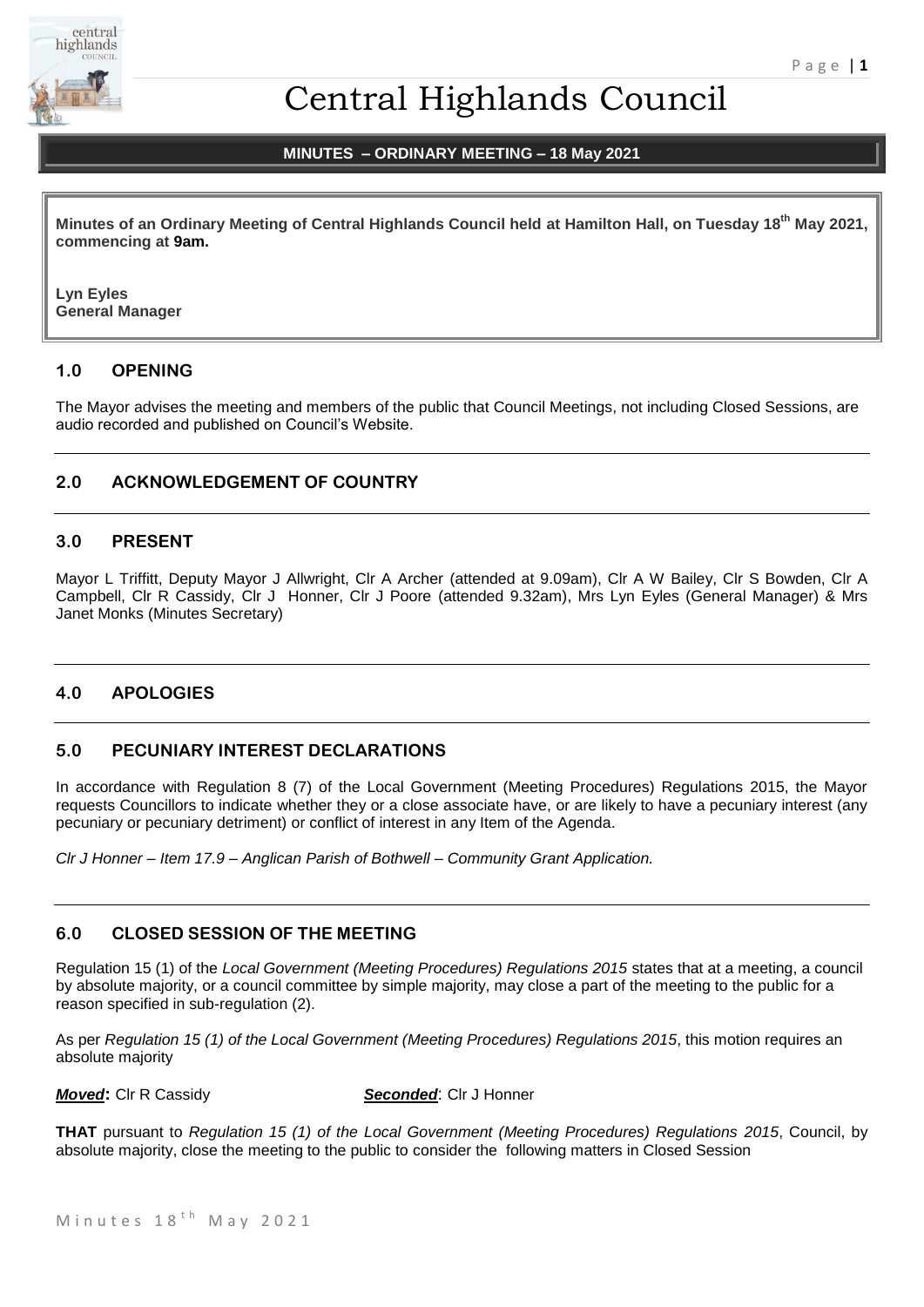### *FOR the Motion:*

Mayor L Triffitt, Deputy Mayor J Allwright, Clr A W Bailey, Clr S Bowden, Clr A Campbell, Clr R Cassidy and Clr J **Honner** 

| ltem<br><b>Number</b> | <b>Matter</b>                                                                                                        | <b>Local Government (Meeting Procedures)</b><br><b>Regulations 2015</b>                                                                                                                                                                                                                                                |
|-----------------------|----------------------------------------------------------------------------------------------------------------------|------------------------------------------------------------------------------------------------------------------------------------------------------------------------------------------------------------------------------------------------------------------------------------------------------------------------|
|                       | Confirmation of the Minutes of the<br>Closed Session of the Ordinary<br>Meeting of Council held on 20 April,<br>2021 | Regulation 15 $(2)(g)$ - information of a personal and<br>confidential nature or information provided to the council<br>on the condition it is kept confidential                                                                                                                                                       |
| 2                     | <b>Confidential Matter</b>                                                                                           | Regulation 15 $(2)(g)$ - information of a personal and<br>confidential nature or information provided to the council<br>on the condition it is kept confidential                                                                                                                                                       |
| 3                     | <b>Confidential Matter</b>                                                                                           | Regulation 15 (2)(g) - information of a personal and<br>confidential nature or information provided to the council<br>on the condition it is kept confidential                                                                                                                                                         |
| $\overline{4}$        | <b>Consideration of Matters for Disclosure</b><br>to the Public                                                      | Regulation 15 (8) - While in a closed meeting, the<br>Council, or Council Committee, is to consider whether<br>any discussions, decisions, reports or documents<br>relating to that closed meeting are to be kept<br>confidential or released to the public, taking into<br>account privacy and confidentiality issues |

# **6.1 MOTION OUT OF CLOSED SESSION**

*Moved:* Clr R Cassidy *Seconded:* Clr A Bailey

**THAT** the Council:

(1) Having met and dealt with its business formally move out of the closed session; and

(2) Resolved to report that it has determined the following:

| <b>Item</b><br><b>Number</b> | <b>Matter</b>                                                                 | <b>Outcome</b>                                                                                                                                   |
|------------------------------|-------------------------------------------------------------------------------|--------------------------------------------------------------------------------------------------------------------------------------------------|
|                              |                                                                               |                                                                                                                                                  |
| 1                            | Closed Session of the Ordinary<br>Meeting of Council held on 20 April<br>2021 | Confirmation of the Minutes of the   Minutes of the Closed Session of the Ordinary<br>Meeting of Council held on 20 April 2021 were<br>confirmed |
| $\mathbf{2}$                 | <b>Confidential Matter</b>                                                    | Council completed the ballot papers for the LGAT<br>2021 elections                                                                               |
| 3                            | <b>Confidential Matter</b>                                                    | Council noted the information provided and that a<br>further report will be prepared                                                             |
| 4                            | Consideration of Matters for Disclosure<br>to the Public                      | Matters were considered                                                                                                                          |

### *FOR the Motion:*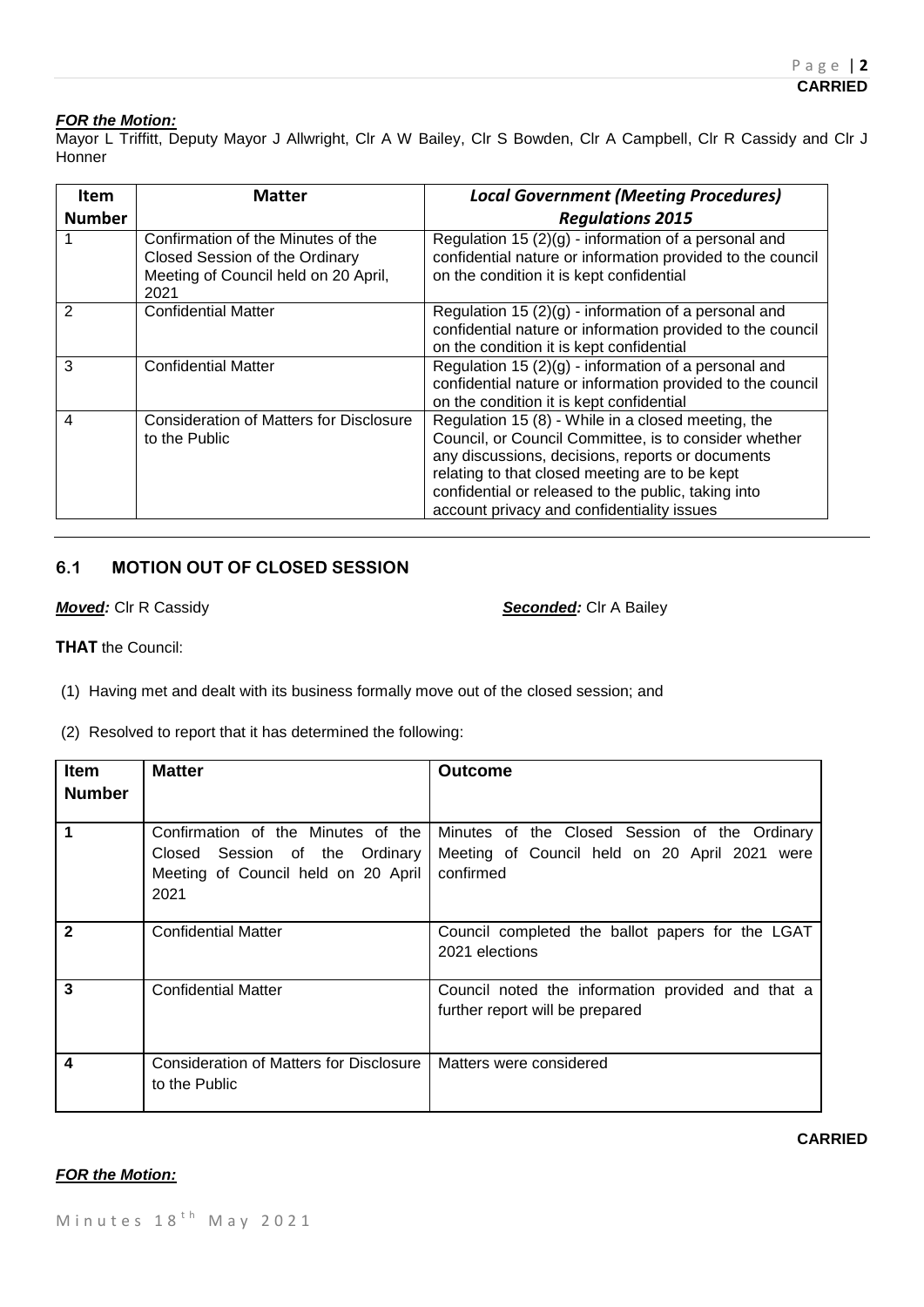# **OPEN MEETING TO PUBLIC**

Clr J Honner and Clr J Poore

Due to COVID-19 a limit of 4 members of the public, at any one time will be applied.

#### **7.0 DEPUTATIONS**

10.07 – 10.20 Elaine Herlihy – Community Notice Board - Hamilton

10.20 – 10.40 Kristy Mayne and Allan Matcham - Rural Alive & Well – update

*Mr G Rogers (Manager DES) attended the meeting at 10.25*

# **7.1 PUBLIC QUESTION TIME**

# **8.0 MAYORAL COMMITMENTS**

| 16 April 2021 | <b>Business of Council</b>                                 |
|---------------|------------------------------------------------------------|
| 19 April 2021 | Councillor calls x 4                                       |
| 20 April 2021 | <b>Ordinary Meeting of Council - Bothwell</b>              |
| 20 April 2021 | <b>Councillor meeting</b>                                  |
| 21 April 2021 | Rate payers x 6                                            |
| 21 April 2021 | <b>Business of Council</b>                                 |
| 22 April 2021 | Rate payer tele meeting                                    |
| 23 April 2021 | <b>ABC Radio interview</b>                                 |
| 24 April 2021 | Rate payers x 4                                            |
| 25 April 2021 | Anzac Day Service 6am - Gretna                             |
| 25 April 2021 | Anzac Day Service 11am - Bothwell                          |
| 26 April 2021 | Onsite meeting with Deputy Mayor at Ellendale              |
| 26 April 2021 | Meeting with Deputy Mayor, General Manager and Manager DES |
| 27 April 2021 | Onsite meeting at Gretna - re St Marys Church              |
| 27 April 2021 | Long Term Asset Management Plan - Workshop                 |
| 27 April 2021 | Cat Management Strategy - Workshop                         |
| 27 April 2021 | Climate Change Policy - Workshop                           |
| 28 April 2021 | Councillor calls x 2                                       |
| 28 April 2021 | Rate payers calls x 2                                      |
| 29 April 2021 | <b>Business of Council</b>                                 |
| 29 April 2021 | Meeting with community members x 2                         |
| 03 May 2021   | <b>Business of Council</b>                                 |
| 04 May 2021   | <b>Business of Council</b>                                 |
| 05 May 2021   | Community members calls x 5                                |
| 05 May 2021   | Rate payer meetings x 2                                    |
| 05 May 2021   | Zoom meeting with General Manager                          |
| 06 May 2021   | Community members calls x 2                                |
| 12 May 2021   | <b>Budget Workshop - Hamilton</b>                          |
|               |                                                            |

# **8.1 COUNCILLOR COMMITMENTS**

#### *Deputy Mayor Allwright*

- 20 April 2021 Ordinary Meeting of Council Bothwell 25 April 2021 Anzac Service – Hamilton
- 27 April 2021 Onsite meeting at Gretna re St Marys Church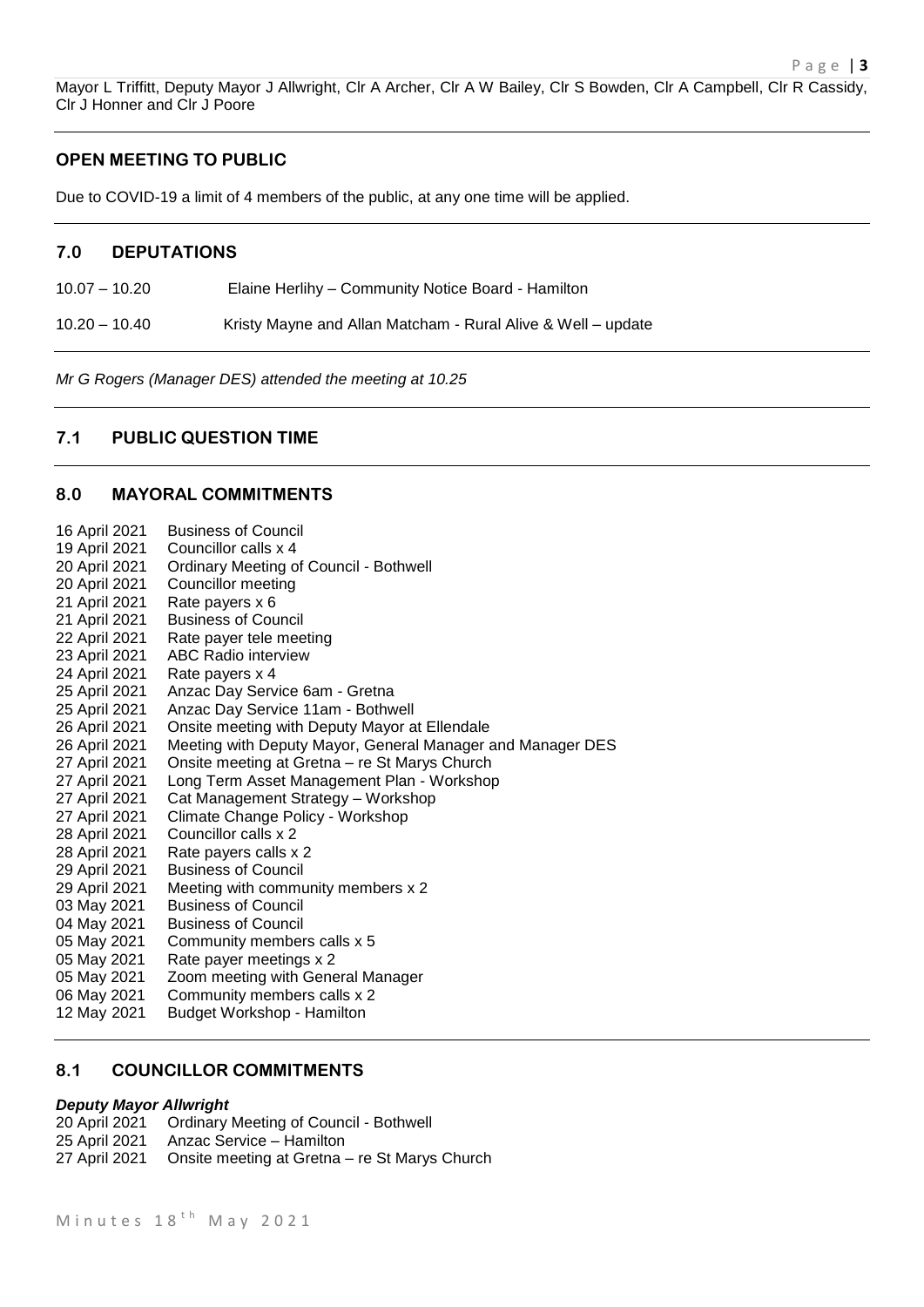- 27 April 2021 Long Term Asset Management Plan Workshop
- 27 April 2021 Cat Management Strategy Workshop<br>27 April 2021 Climate Change Policy Workshop
- Climate Change Policy Workshop
- 28 April 2021 Bushwatch Hamilton
- 11 May 2021 Fire Management Area Committee Hobart
- 12 May 2021 Budget Workshop Hamilton
- 12 May 2021 Biosecurity Hamilton

# *Clr A Campbell*

- 20 April 2021 Ordinary Meeting of Council Bothwell
- 21 April 2021 HATCH Working Group meeting Hamilton
- 25 April 2021 Anzac Service Bothwell
- 27 April 2021 Onsite meeting at Gretna re St Marys Church
- 27 April 2021 Long Term Asset Management Plan Workshop
- 27 April 2021 Cat Management Strategy Workshop
- 27 April 2021 Climate Change Policy Workshop
- 12 May 2021 Budget Workshop Hamilton

# *Clr R Cassidy*

- 20 April 2021 Ordinary Meeting of Council Bothwell 27 April 2021 Long Term Asset Management Plan - Workshop 27 April 2021 Cat Management Strategy - Workshop 27 April 2021 Climate Change Policy - Workshop
- 12 May 2021 Budget Workshop Hamilton

# *Clr J Honner*

- 20 April 2021 Ordinary Meeting of Council Bothwell 25 April 2021 Anzac Service – Bothwell
- 27 April 2021 Onsite meeting at Gretna re St Marys Church
- 27 April 2021 Long Term Asset Management Plan Workshop
- 27 April 2021 Cat Management Strategy Workshop
- 27 April 2021 Climate Change Policy Workshop
- 12 May 2021 Budget Workshop Hamilton

# **STATUS REPORT COUNCILLORS**

| Item No. | <b>Meeting Date</b> | Agenda Item | <b>Task</b>                                                    | <b>Councillor Responsible</b> | <b>Current Status</b>                                                                | <b>Completed Date</b> |
|----------|---------------------|-------------|----------------------------------------------------------------|-------------------------------|--------------------------------------------------------------------------------------|-----------------------|
|          |                     |             |                                                                |                               | Mayor Triffitt, CIr Campbell & On going to provide Council with updates each Council |                       |
|          | 18-Feb-20           |             | 16.5 Cattle Hill Wind Farm Community Fund Committee CIr Honner |                               | meeting                                                                              |                       |
|          |                     |             |                                                                |                               | Councillor Poore and Development & Environmental                                     |                       |
|          |                     |             | Concept plan for the redevelopment of the                      |                               | Services Manager to prepare a concept plan for the                                   |                       |
|          | 16-Feb-21           |             | 17.5 Bothwell Caravan Park                                     | Cir Poore                     | redevelopment of the Bothwell Caravan Park                                           |                       |
|          | 20-Apr-21           |             | 17.9 Taswater's Draft Corporate Plan FY2022-26                 | Deputy Mayor Allwright        | Draft Council submission                                                             | 05-May-21             |

# **8.2 GENERAL MANAGER'S COMMITMENTS**

| 20 April 2021 | <b>Council Meeting</b>           |
|---------------|----------------------------------|
| 25 April 2021 | Anzac Day Service Bothwell       |
| 26 April 2021 | <b>Staff Budget Workshop</b>     |
| 27 April 2021 | Onsite meeting Gretna Church     |
| 27 April 2021 | <b>Council Workshops</b>         |
| 29 April 2021 | <b>Meeting Jack Beattie</b>      |
| 05 May 2021   | Zoom Meeting Community Housing   |
| 10 May 2021   | Internal Compliance Plan Meeting |
| 12 May 2021   | <b>Council Budget Workshop</b>   |
| 13 May 2021   | Meeting J Bignell                |
|               |                                  |

# **8.3 DEPUTY GENERAL MANAGER'S COMMITMENTS**

| 21 April 2021 | <b>LGAT Public Health Briefing Teams Meeting</b> |
|---------------|--------------------------------------------------|
| 22 April 2021 | LGAT Health & Wellbeing Workshop                 |
| 26 April 2021 | <b>Budget Workshop for Managers</b>              |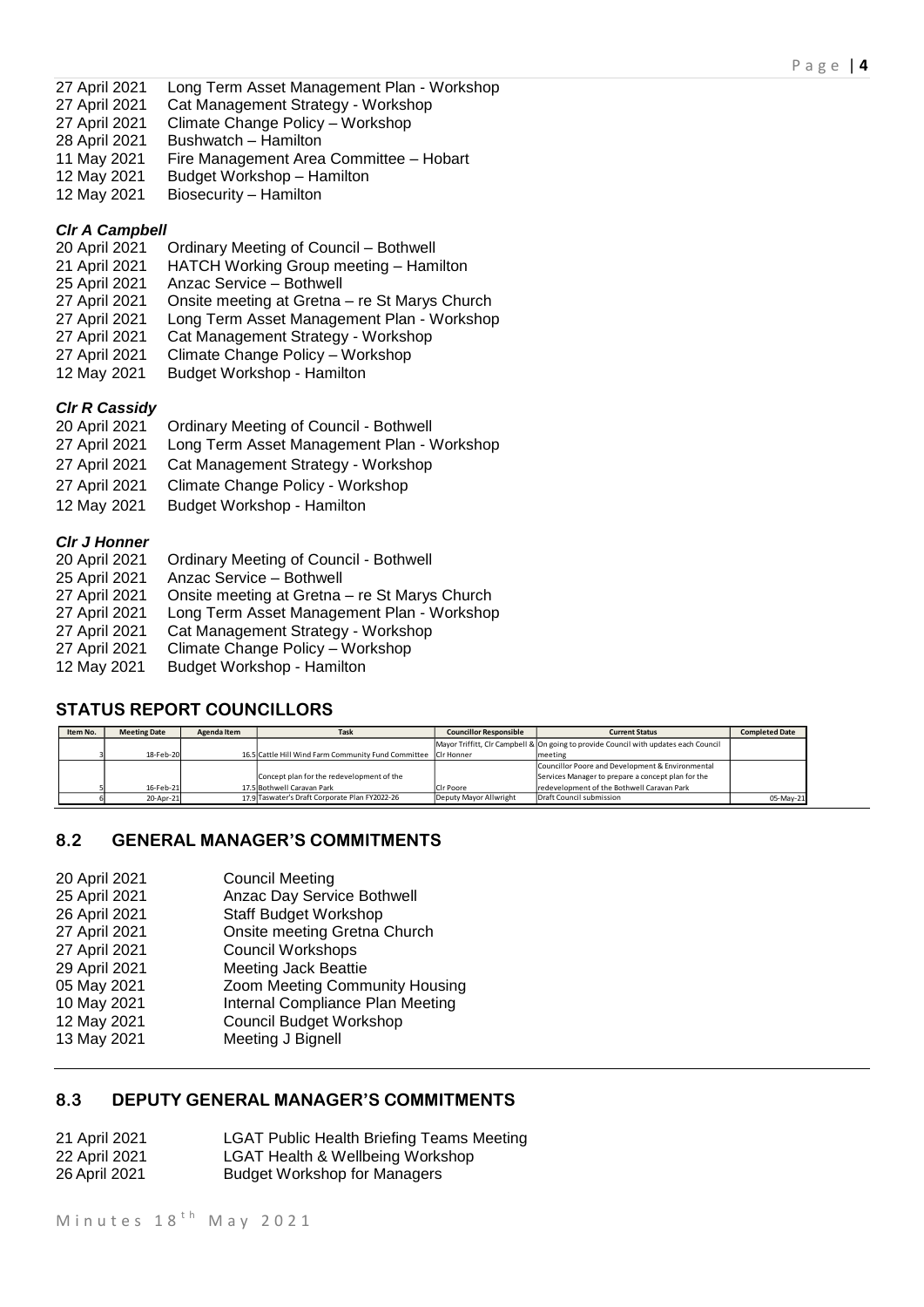| 27 April 2021 | ST Mary Anglican Church (Site Visit)                                                                                               |
|---------------|------------------------------------------------------------------------------------------------------------------------------------|
| 27 April 2021 | Long Term Asset Management Plan Workshop                                                                                           |
| 27 April 2021 | Meeting with Regional Cat Management Coordinator                                                                                   |
| 28 April 2021 | LGAT Tas Communications Meeting and "Communicating with Value" Session                                                             |
| 28 April 2021 | Regional Tourism Bushfire Recovery Grant Meeting                                                                                   |
| 28 April 2021 | Tasmanian Imagery Program visit                                                                                                    |
| 28 April 2021 | Bushwatch meeting at 7.00pm Hamilton Fire Station 'Guest Speaker' to provide an update on<br>Telecommunications Black Spot funding |
| 10 May 2021   | Internal Compliance Plan Meeting                                                                                                   |
| 11 May 2021   | UTas Community Health and Wellbeing Meeting                                                                                        |
| 11 May 2021   | SES Municipal Recovery Coordinators Monthly Meeting                                                                                |
| 12 May 2021   | <b>Council Budget Workshop</b>                                                                                                     |
|               |                                                                                                                                    |

# **9.0 NOTIFICATION OF COUNCIL WORKSHOPS HELD**

27 April 2021 - Council Workshop – LTAM Plan, Cat Management Strategy & Climate Change Policy/Strategy

12 May 2021 - Council Budget Workshop at Hamilton

# **9.1FUTURE WORKSHOPS**

Council Budget Workshop – Tuesday, 25 May 2021, Hamilton Hall 10.30am

# **10.0 MAYORAL ANNOUNCEMENTS**

Mayor Triffitt provided an update on action taken to date in relation to safety issues with the Shannon River Bridge – copies of correspondence to be circulated to elected members

Mayor Triffitt advised of correspondence received from Premier Peter Gutwien – announcing available grants and funds earmarked for the Central Highlands – copy of correspondence to be circulated to elected members

# **11.0 MINUTES**

#### **11.1 RECEIVAL DRAFT MINUTES ORDINARY MEETING**

*Moved:* Clr J Honner *Seconded:* Clr A Campbell

**THAT** the Draft Minutes of the Open Council Meeting of Council held on Tuesday 20<sup>th</sup> April 2021 be received.

#### *FOR the Motion:*

Mayor L Triffitt, Deputy Mayor J Allwright, Clr A Archer, Clr A W Bailey, Clr S Bowden, Clr A Campbell, Clr R Cassidy, Clr J Honner and Clr J Poore

# **11.2 CONFIRMATION OF MINUTES ORDINARY MEETING**

*Moved:* Clr A Bailey *Seconded:* Clr J Honner

THAT the Minutes of the Open Council Meeting of Council held on Tuesday 20<sup>th</sup> April 2021 be confirmed.

**CARRIED**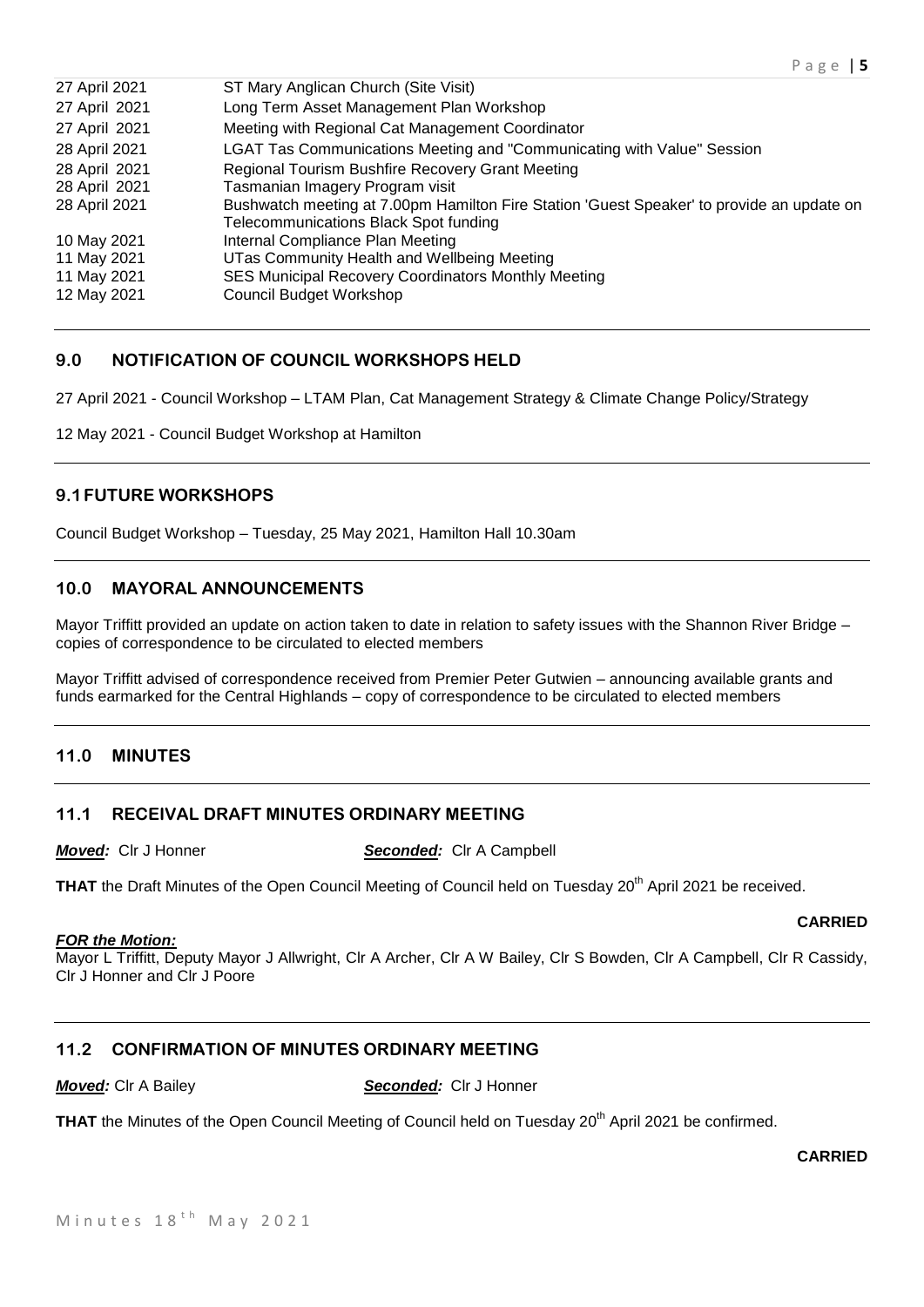#### *FOR the Motion:*

Mayor L Triffitt, Deputy Mayor J Allwright, Clr A Archer, Clr A W Bailey, Clr S Bowden, Clr A Campbell, Clr R Cassidy, Clr J Honner and Clr J Poore

# **12.0 BUSINESS ARISING**

- 15.1 Correspondence sent by Planning Consultant
- 15.2 Comments to be forwarded by DES Manager
- 15.3 Correspondence sent by DES Manager
- 15.5 Correspondence sent by DES Manager
- 15.6 Item deferred until 2022/23 budget deliberations
- 15.7 Item actioned by DES Manager
- 15.8 Correspondence sent by DES Manager & Vehicle included in draft budget
- 17.2 Meeting organised with Bignell Family
- 17.4 Remission processed and advice sent by General Manager
- 17.5 Deferred until May meeting for discussion with RAW
- 17.6 Donation action by General Manager
- 17.7 Being actioned by Deputy General Manager
- 17.8 Actioned by DES Manager
- 17.9 To be actioned by Deputy Mayor
- 18.1 Correspondence sent by General Manager
- 18.2 Letters drafted by General Manager and signed by Mayor
- 18.3 Grant Deed signed by General Manager

### **13.0 DERWENT CATCHMENT PROJECT REPORT**

*Moved:* Clr A Bailey *Seconded:* Deputy Mayor J Allwright

**THAT** the Derwent Catchment Project report be received.

#### *FOR the Motion:*

Mayor L Triffitt, Deputy Mayor J Allwright, Clr A Archer, Clr A W Bailey, Clr S Bowden, Clr A Campbell, Clr R Cassidy, Clr J Honner and Clr J Poore

*Mayor L Triffitt vacated the chair at 10.50*

*Deputy Mayor J Allwright took the chair*

*Mayor L Triffitt resumed the chair at 10.53*

### **14.0 FINANCE REPORT**

*Moved***:** Clr J Honner *Seconded***:** Clr R Cassidy

**THAT** the Finance Reports be received.

#### *FOR the Motion:*

Mayor L Triffitt, Deputy Mayor J Allwright, Clr A Archer, Clr A W Bailey, Clr S Bowden, Clr A Campbell, Clr R Cassidy, Clr J Honner and Clr J Poore

#### **CARRIED**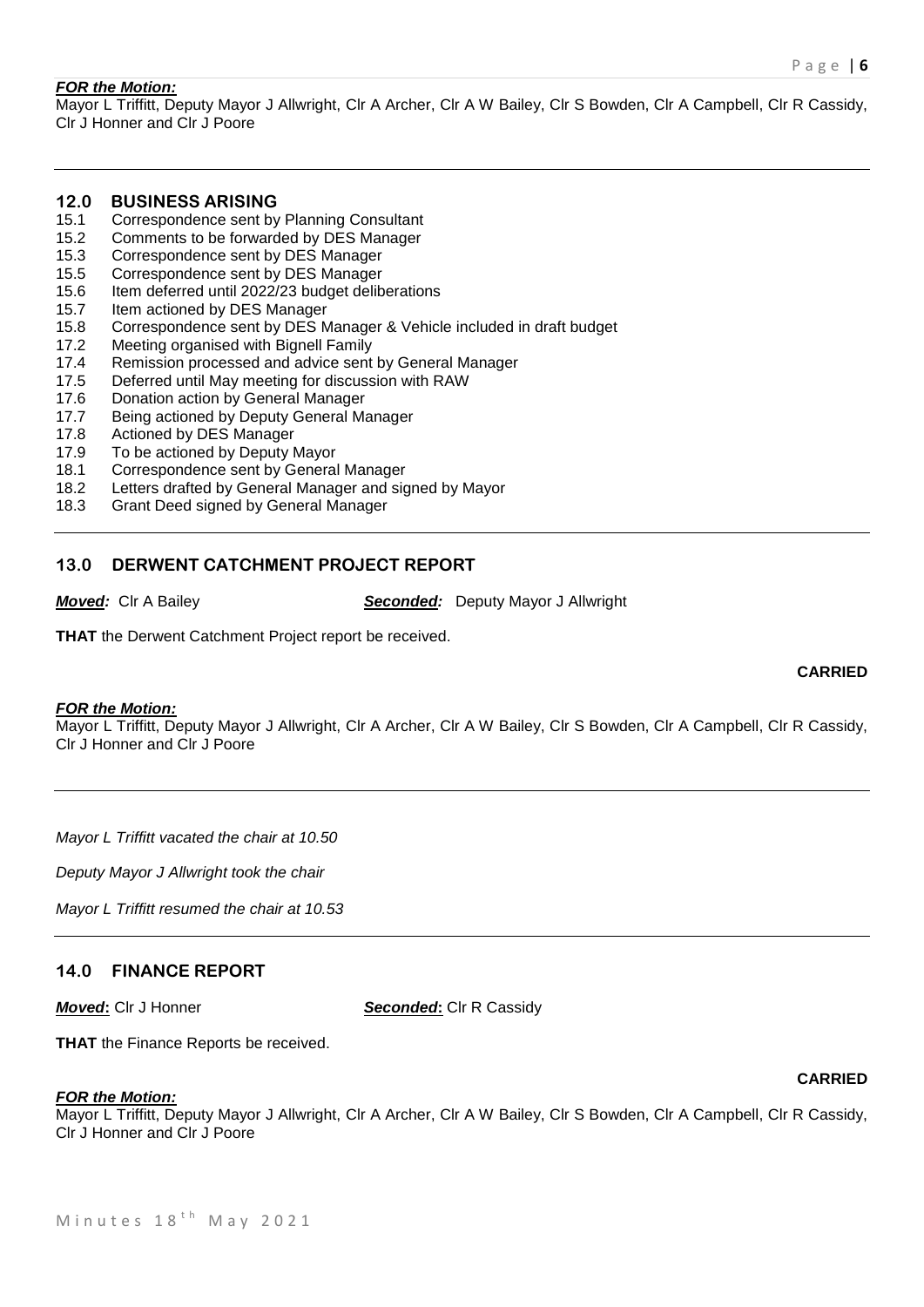**CARRIED**

# **15.0 DEVELOPMENT & ENVIRONMENTAL SERVICES**

In accordance with Regulation 25(1) of the Local Government (Meeting Procedures) Regulations 2015, the Mayor advises that the Council intends to act as a Planning Authority under the Land Use Planning and Approvals Act 1993, to deal with the following items:

*Moved***:** Clr A Bailey *Seconded:* Clr J Honner

**THAT** the Development & Environmental Services Report be received.

#### *FOR the Motion:*

Mayor L Triffitt, Deputy Mayor J Allwright, Clr A Archer, Clr A W Bailey, Clr S Bowden, Clr A Campbell, Clr R Cassidy, Clr J Honner and Clr J Poore

# **15.1 RENEWAL OF ACCEPTANCE OF DOGS AGREEMENT**

*Moved:* Clr A Bailey *Seconded***:** Clr J Poore

**THAT** the General Manager be authorised to sign the Acceptance of Dogs Agreement for a three year period commencing 1 July 2021.

#### *FOR the Motion:*

Mayor L Triffitt, Deputy Mayor J Allwright, Clr A Archer, Clr A W Bailey, Clr S Bowden, Clr A Campbell, Clr R Cassidy, Clr J Honner and Clr J Poore

# **15.2 AMENDMENT TO SOUTHERN TASMANIAN REGIONAL LAND USE STRATEGY**

*Moved***:** Deputy Mayor J Allwright *Seconded:* Clr A Campbell

**THAT** Council supports the request to amend the Southern Tasmanian Regional Land Use Strategy by include the following footnote under *Table 3 Growth Management Strategies for Settlements:*

*\*\*For the Cygnet Township, the growth strategy does not preclude residential growth through rezoning of existing urban land within the established settlement boundaries if supported by residential land supply and demand data and analysis from a suitably qualified person.*

#### *FOR the Motion:*

Mayor L Triffitt, Deputy Mayor J Allwright, Clr A Archer, Clr A W Bailey, Clr S Bowden, Clr A Campbell, Clr R Cassidy, Clr J Honner and Clr J Poore

# **15.3 DEVELOPMENT AND ENVIRONMENTAL SERVICES FEES AND CHARGES REGISTER REVIEW**

Minutes  $18<sup>th</sup>$  May 2021

# **CARRIED**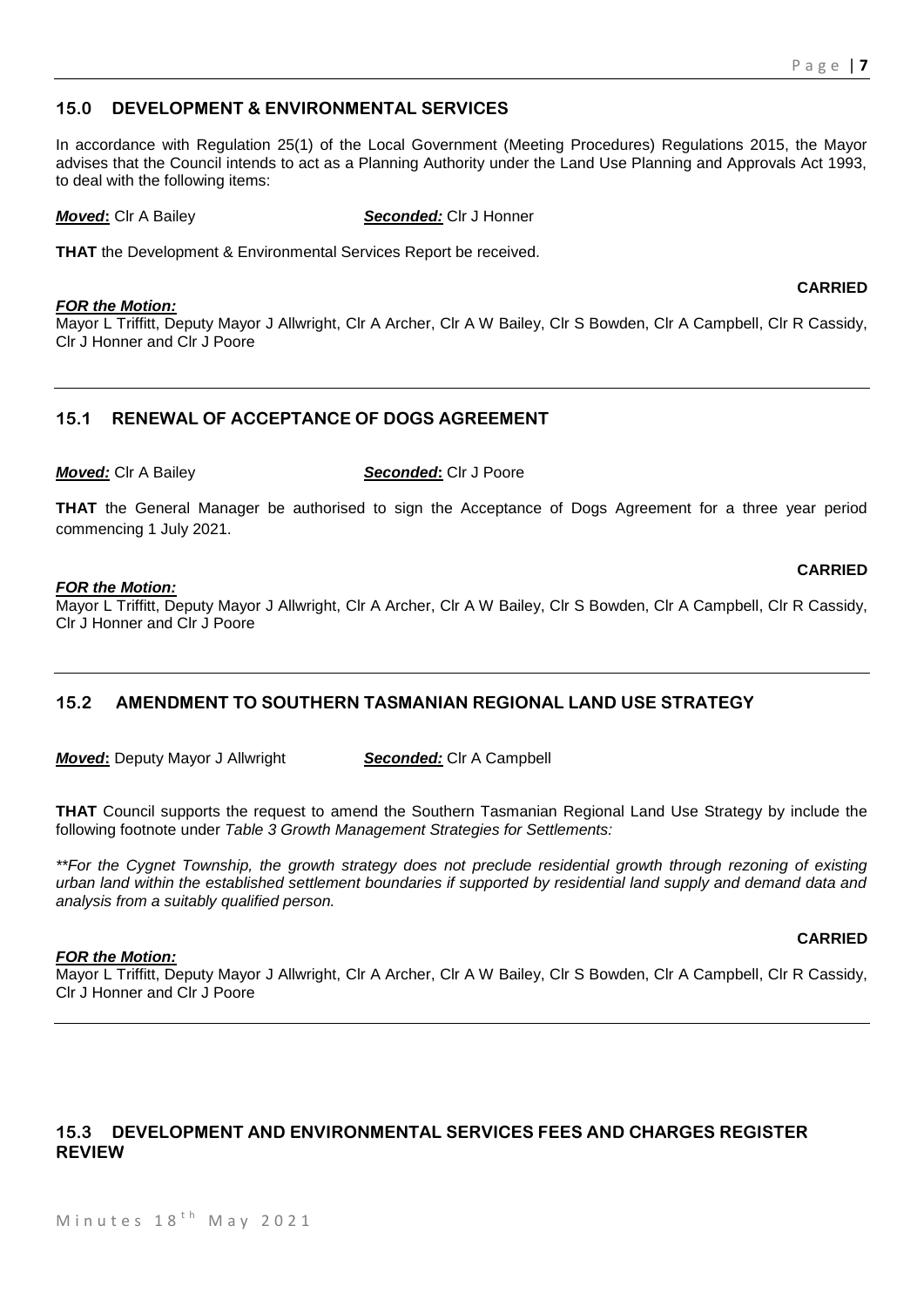The annual review of the planning, building, plumbing and environmental health fees has been undertaken by the relevant staff.

No increases to the fees previously adopted by Council for the 2020/2021 financial year are being proposed.

The fees and charges schedule below provides all current items and the proposed fees for the 2021/2022 financial year.

# **Fees & Charges Register 2021/2022**

| <b>Description</b>                                                                                                           | Fee                               |
|------------------------------------------------------------------------------------------------------------------------------|-----------------------------------|
| <b>Building</b>                                                                                                              |                                   |
| Building Permit (Class 1) *                                                                                                  | \$210.00                          |
| Building Permit (Class 10) *                                                                                                 | \$160.00                          |
| Building Permit Commercial (Classes 2 - 9) *                                                                                 | \$210.00                          |
| Notifiable Building Work (Class 1) *                                                                                         | \$160.00                          |
| Notifiable Building Work (Class 10 *                                                                                         | \$85.00                           |
| Notifiable Building Work (Class 2-9) *                                                                                       | \$160.00                          |
| Building Permit (Demolition Only) - All Building Classes *                                                                   | \$160.00                          |
| (As prescribed by Part 13 of the Building Act 2016)                                                                          |                                   |
| <b>Staged Building Permit *</b>                                                                                              | \$110.00 / Stage in               |
|                                                                                                                              | addition to Permit                |
|                                                                                                                              | <b>Authority Fee</b>              |
| Permit of Substantial Compliance - All Building Classes *                                                                    | <b>Applicable Building Permit</b> |
|                                                                                                                              | Fee (by Class) plus 100%          |
| Building Permit (Extension of Time) $-1st$ year                                                                              | \$160.00                          |
| Building Permit (Extension of Time) – each year after 1 <sup>st</sup> extension                                              | \$310.00                          |
| <b>Building Permit (Amendment to Permit)</b>                                                                                 | \$130.00                          |
| Building Plan - Search / Copy Fee                                                                                            | \$25.00                           |
|                                                                                                                              |                                   |
| <b>Description</b>                                                                                                           | Fee                               |
| <b>Plumbing</b>                                                                                                              |                                   |
| Plumbing Permit (Class 1 building not including onsite wastewater)                                                           | \$360.00                          |
| Application fee, Certificate of Likely Compliance, assessment, compliance inspections &<br>issuing of completion certificate |                                   |
| Plumbing Permit (Class 10 building not including onsite wastewater)                                                          | \$310.00                          |
| Application fee, Certificate of Likely Compliance, assessment, compliance inspections &                                      |                                   |
| issuing of completion certificate                                                                                            |                                   |
| Plumbing Permit (New Dwelling / Outbuilding with Sanitary Fixtures inc onsite                                                | \$510.00                          |
| wastewater)                                                                                                                  |                                   |
| Application fee, Certificate of Likely Compliance, assessment, compliance inspections &                                      |                                   |
| issuing of completion certificate                                                                                            |                                   |
| Plumbing Permit (Installation of onsite wastewater management system or upgrade of                                           | \$460.00                          |
| existing onsite wastewater management system)                                                                                |                                   |
| Application fee, Certificate of Likely Compliance, assessment, compliance inspections &                                      |                                   |
| issuing of completion certificates                                                                                           |                                   |
| Plumbing Permit (Class 10) - stormwater only                                                                                 | \$160.00                          |
| Plumbing Permit Commercial (Classes 2 – 9 not including onsite wastewater)                                                   | \$515.00                          |
| Application fee, assessment, compliance inspections & issuing of completion certificate                                      |                                   |
| Plumbing Permit Commercial (Classes 2-9) - including onsite wastewater                                                       | \$665.00                          |
| Application fee, assessment, compliance inspections & issuing of completion certificate                                      |                                   |
| Additional inspection required as a result of a Plumbing Inspection Direction                                                | \$110.00                          |
| Retrospective Plumbing Permit - illegal plumbing work inc                                                                    | <b>Applicable Plumbing</b>        |
| installation of onsite wastewater management system                                                                          | Permit fee (by Class) plus        |
|                                                                                                                              | 100%                              |
| Notifiable Plumbing work as prescribed by Part 9 of the Building Act 2016                                                    | \$305.00                          |
| Certificate of Likely Compliance, assessment, compliance inspections & issuing of                                            |                                   |
| completion certificate                                                                                                       |                                   |
| Amendment to special plumbing permit issued in accordance with the Building Act 2000                                         | \$115.00                          |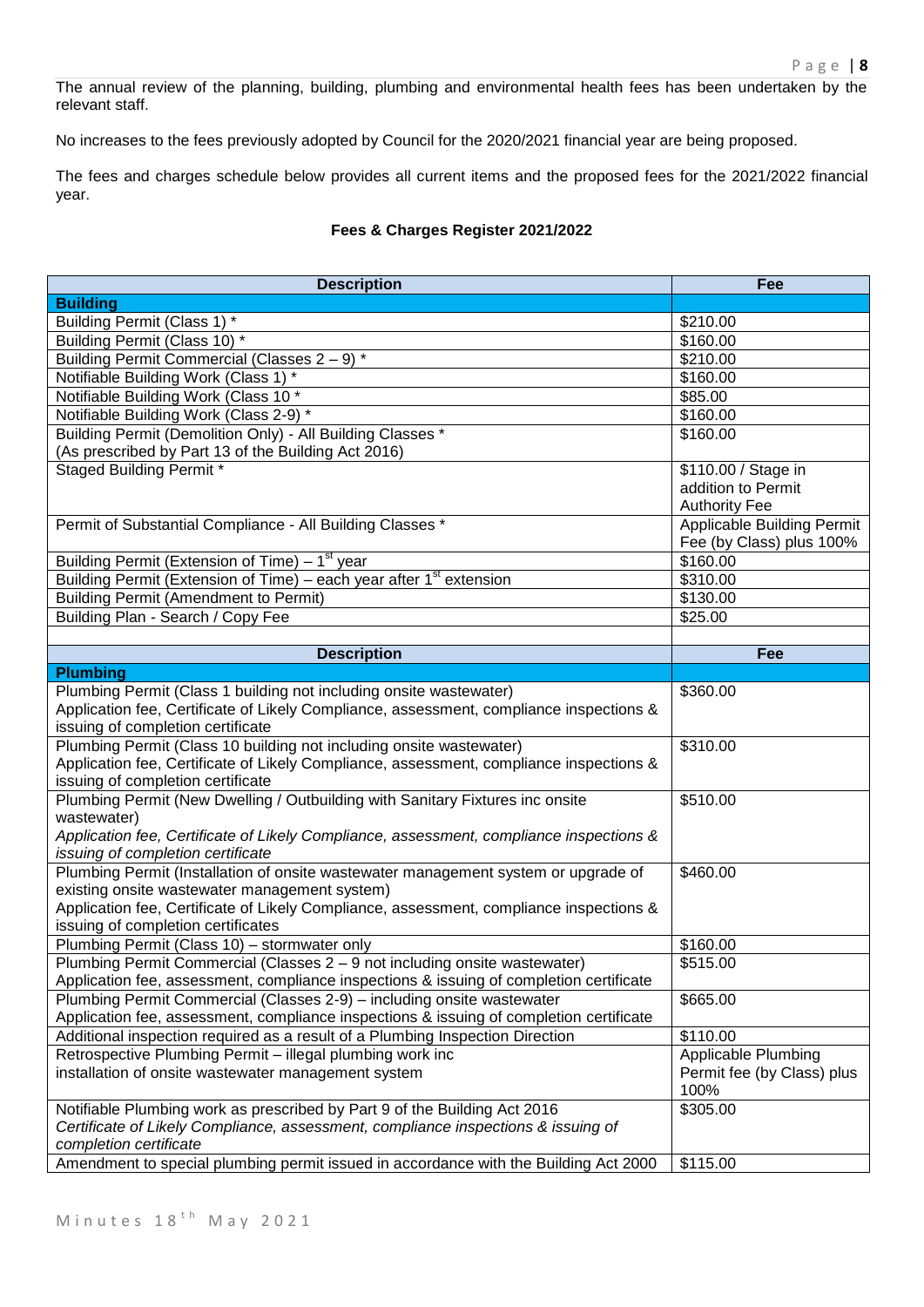| or a Plumbing Permit issued in accordance with the Building Act 2000 or Building Act<br>2016 |                         |
|----------------------------------------------------------------------------------------------|-------------------------|
|                                                                                              |                         |
| <b>Description</b>                                                                           | Fee                     |
| <b>Building Surveying</b>                                                                    |                         |
| Certificate of Likely Compliance (Class 1) - New Building                                    | \$590.00                |
| Application fee, Certificate of Likely Compliance, assessment, compliance inspections &      |                         |
| issuing of Occupancy & Final Inspection Certificates                                         |                         |
| Certificate of Likely Compliance (Class 1) – Extension / Alteration                          | \$470.00                |
| Application fee, Certificate of Likely Compliance, assessment, compliance inspections &      |                         |
| issuing of Occupancy & Final Inspection Certificates                                         |                         |
| Certificate of Likely Compliance (Class 10) - New Building                                   | \$360.00                |
| Application fee, Certificate of Likely Compliance, assessment, compliance inspections &      |                         |
| issuing of Final Inspection Certificate                                                      |                         |
| Certificate of Likely Compliance (Class 10) - Extension / Alteration                         | \$310.00                |
| Application fee, Certificate of Likely Compliance, assessment, compliance inspections &      |                         |
| issuing of Final Inspection Certificate                                                      |                         |
| Certificate of Likely Compliance (Class 1) - Notifiable Work                                 | \$470.00                |
| Application fee, Certificate of Likely Compliance, assessment, compliance inspections &      |                         |
| issuing of Certificate of Final Inspection                                                   |                         |
| Certificate of Likely Compliance (Class 10) - Notifiable Work                                | \$310.00                |
| Application fee, Certificate of Likely Compliance, assessment, compliance inspections &      |                         |
| issuing of Certificate of Final Inspection                                                   |                         |
| Supplementary Inspection Fee (re-inspection)                                                 | \$210.00 per inspection |

*\* For building work with a value of work greater than \$20,000 the TBCITB Training Levy (0.2% of the value of work) and Building Administration Levy (0.1% of the value of work) is applicable in addition to Council fees.*

| <b>Description</b>                                   | Fee                                                                                            |  |
|------------------------------------------------------|------------------------------------------------------------------------------------------------|--|
| <b>Planning</b>                                      |                                                                                                |  |
| <b>Permitted Development</b>                         |                                                                                                |  |
| All Permitted Development                            | \$120.00 min & \$1.10 per \$1000 where value of works<br>> \$10,000 with a maximum of \$30,000 |  |
| No Permit Required Compliance Fee                    |                                                                                                |  |
| Planning Certification (where developer wants formal | \$90.00                                                                                        |  |
| assessment of no permit required works or exempt     |                                                                                                |  |
|                                                      |                                                                                                |  |
| <b>Discretionary Development</b>                     |                                                                                                |  |
| <b>Discretionary Development</b>                     | \$195.00 min & \$1.10 per \$1000 where value of works<br>> \$10,000 with a maximum of \$30,000 |  |
| Application for Level 2 Activities                   | \$600.00 min & 1.10 per \$1000 where value of works                                            |  |
|                                                      | >\$10,000 with a maximum of \$30,000                                                           |  |
| <b>Statutory Advertising</b>                         | \$310.00                                                                                       |  |
|                                                      |                                                                                                |  |
| <b>Subdivision</b>                                   |                                                                                                |  |
| Application for Subdivision or Boundary Adjustment   | \$55/lot (minimum fee \$435.00)                                                                |  |
| <b>Statutory Advertising</b>                         | \$310.00                                                                                       |  |
|                                                      |                                                                                                |  |
| <b>Final Plans</b>                                   |                                                                                                |  |
| Sealing Final Plans & Stratum                        | \$40/lot (minimum fee \$210.00)                                                                |  |
| <b>Amendments to Sealed Plans</b>                    | \$220.00                                                                                       |  |
|                                                      | Plus \$600 if a hearing is required                                                            |  |
|                                                      |                                                                                                |  |
| <b>Other</b>                                         |                                                                                                |  |
| Amendments to Permits                                | \$165.00                                                                                       |  |
| <b>Extension of time to Permits</b>                  | \$110.00                                                                                       |  |
| Application for Adhesion Order                       | \$215.00                                                                                       |  |
| <b>Engineering Drawing Assessment Fee</b>            | \$320 minimum & 1% value of works                                                              |  |
| <b>Engineering Inspections</b>                       | \$130/hour                                                                                     |  |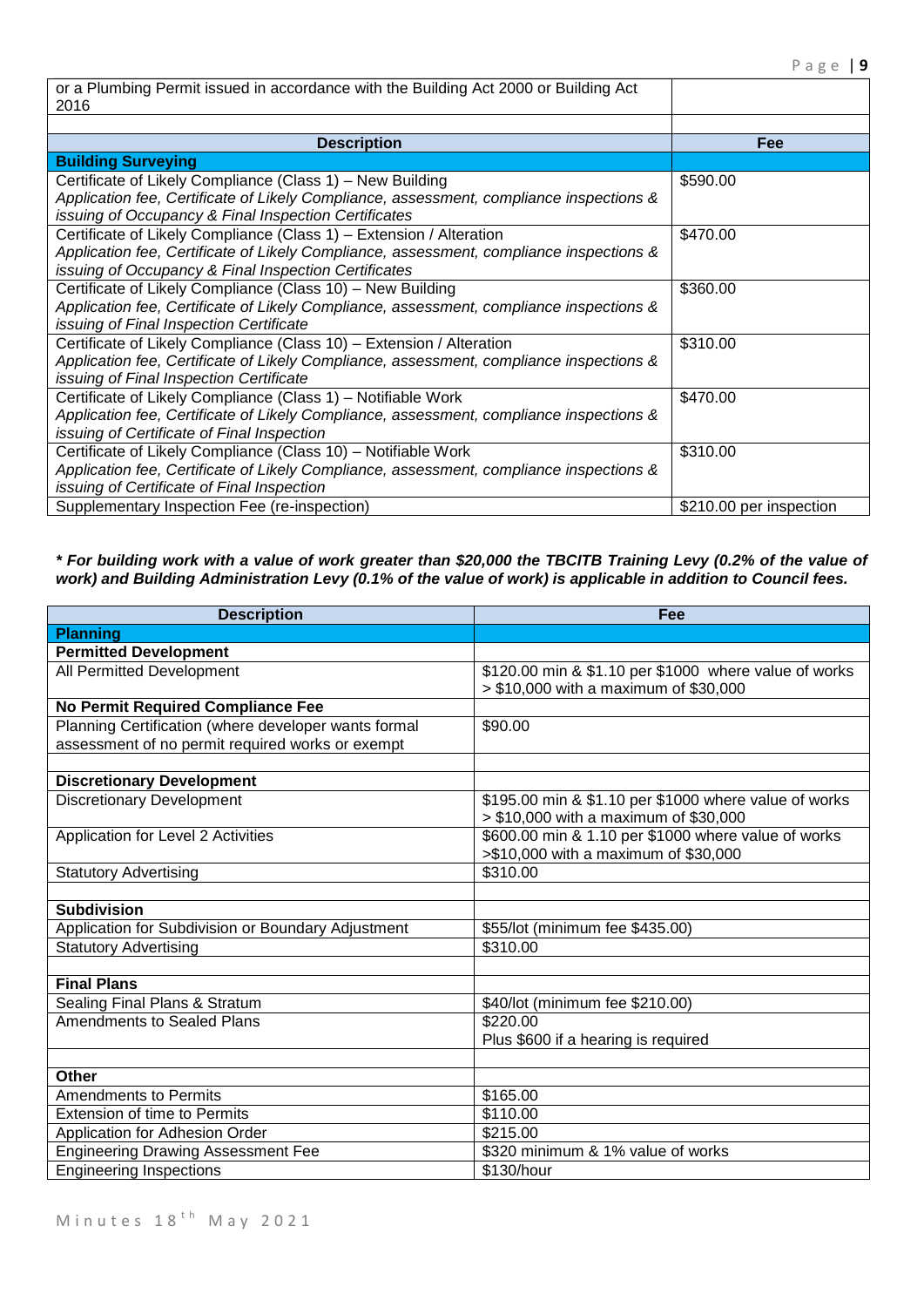| <b>Amendments to Planning Scheme</b>            |                                                                                                                           |
|-------------------------------------------------|---------------------------------------------------------------------------------------------------------------------------|
| Assessment of Applicant's Submission            | \$805/ minor amendment or \$1605 / all others plus<br>applicable DA/SUB assessment fee for s.43A<br>combined applications |
| <b>Statutory Advertising &amp; Notification</b> | \$820 per advertisement (2 advertisements required)                                                                       |
| <b>Tasmanian Planning Commission Fee</b>        | Current fee as set by the TPC                                                                                             |
|                                                 |                                                                                                                           |

| <b>Description</b>                                                               | Fee                  |
|----------------------------------------------------------------------------------|----------------------|
| <b>Environmental Health</b>                                                      |                      |
| <b>Registration &amp; Licence Fees</b>                                           |                      |
| Food Premises application or annual renewal fee                                  |                      |
| Low Risk Premises P3 [1]<br>$\bullet$                                            | \$165.00             |
| Medium Risk Premises P2 [2]<br>$\bullet$                                         | \$285.00             |
| High Risk Premises P1 [3]<br>$\bullet$                                           | \$530.00             |
| <b>Community Organisation</b><br>$\bullet$                                       | \$30.00              |
| <b>Transfer of Food Business Licence</b>                                         | $\overline{$}165.00$ |
| Mobile Food Van - Annual Fee                                                     | \$305.00             |
| Temporary Food Licence -(Commercial) Per Day                                     | \$50.00              |
| Temporary Food Licence - (Community) Flat Fee                                    | \$30.00              |
| Food Sampling (Analysis Extra)                                                   | \$125.00             |
| Non-Compliance Follow up Inspection                                              | \$115.00             |
|                                                                                  |                      |
| Water, Wastewater, Environmental                                                 |                      |
| Private Water Supply Licence & Water Carrier Licence                             | \$165.00             |
| Non-Compliance Follow up Inspection                                              | $\overline{$}160.00$ |
| Water Sampling Charges (analysis are extra)                                      | \$135.00             |
| Environmental Protection Notices (for updating permits or to abate               | \$235.00             |
| environmental harm)                                                              |                      |
|                                                                                  |                      |
| <b>Public Health</b>                                                             |                      |
| Place of Assembly Licence (Temporary Event)                                      | \$125.00             |
| Place of Assembly Licence (Community Organisations)                              | \$30.00              |
| Registration of Premises for Public Health Risk Activity (E.g. Skin Penetration) | \$135.00             |
| Registration of a Regulated System (E.g. Cooling Towers)                         | \$135.00             |
| Hawkers Licence, Includes Kerb Side Vendors (residents)                          | \$75.00              |
| Hawkers Licence (non - residents)                                                | \$100.00             |
| Caravans (per van per annum)                                                     | \$165.00             |
| Non-Compliance Follow up Inspection                                              | \$110.00             |
|                                                                                  |                      |

# **Notes**

- 1 Premises are ranked in accordance with a Risk Classification system, low risk include B&B and cafes with no cooking.
- 2 Premises are ranked in accordance with a Risk Classification System, med risk include restaurants.
- 3 Premises are ranked in accordance with a Risk Classification System, high risk include nursing homes; there are no high risk food premises in CHC and if a premises performs well then it may move down a category.

**Moved:** Clr A Campbell **Seconded:** Clr J Honner

**THAT** pursuant to Section 205 of the *Local Government Act 1993*, Council resolve to adopt the Development and Environmental Services fees and charges register 2021/2022 and for it to take effect commencing 1 July 2021.

#### *FOR the Motion:*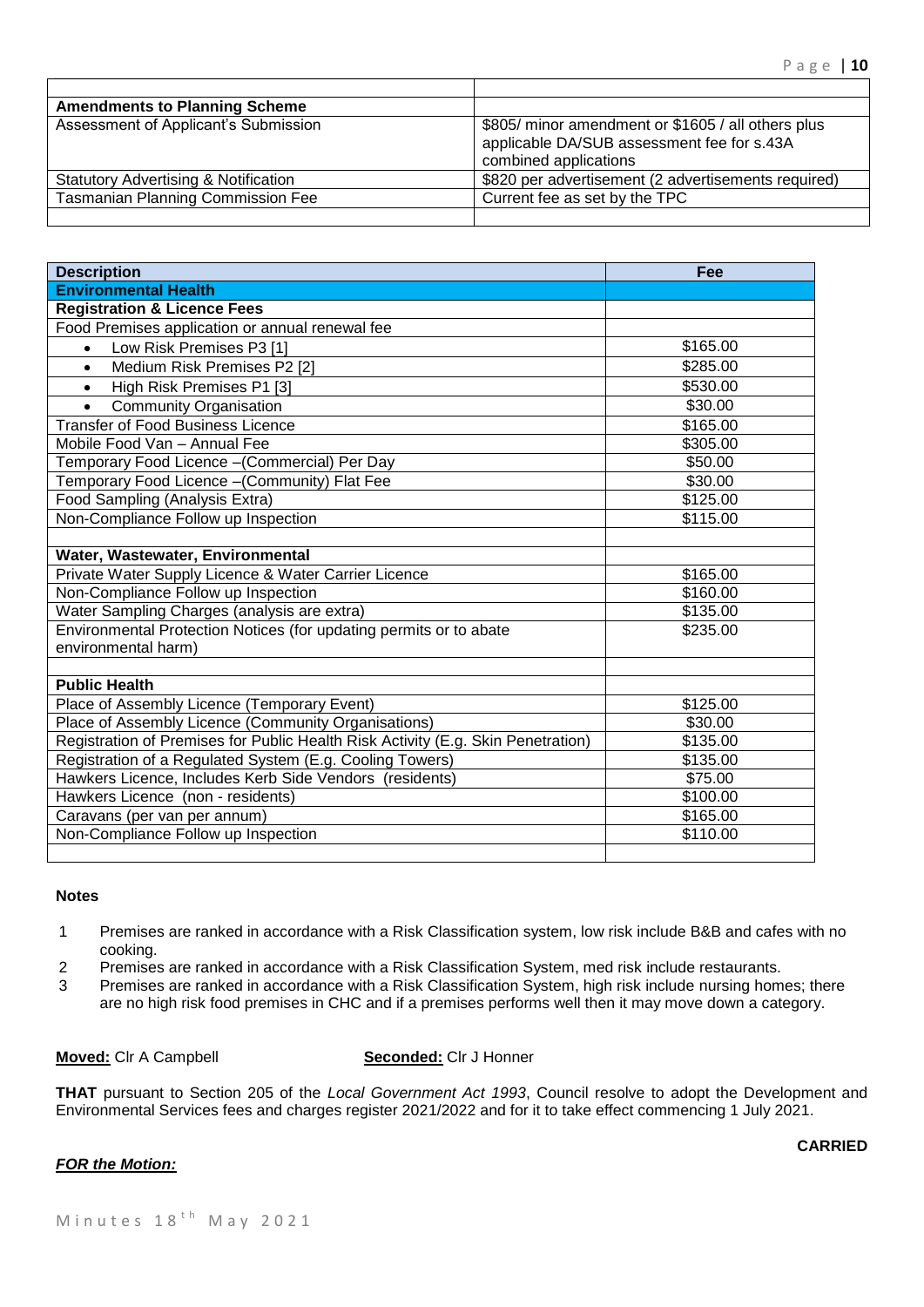Mayor L Triffitt, Deputy Mayor J Allwright, Clr A Archer, Clr A W Bailey, Clr S Bowden, Clr A Campbell, Clr R Cassidy, Clr J Honner and Clr J Poore

# **15.4 DOG REGISTRATION SCHEDULE OF FEES**

In accordance with the Dog Management Policy Council must determine all fees payable under the Dog Control Act 2000. The schedule of fees is to be set annually and is to be in line with the financial year, i.e. 1st July to 30th June.

No increase for 2021/2022 is being proposed:

|                                                                                               | Proposed Fees 2021/2022 |                  |  |
|-----------------------------------------------------------------------------------------------|-------------------------|------------------|--|
| <b>Description</b>                                                                            | Paid by 31 July         | Paid after 31    |  |
|                                                                                               | 2021                    | <b>July 2021</b> |  |
| Domestic Dog (Desexed)                                                                        | \$22.00                 | \$42.00          |  |
| Domestic Dog (not Desexed)                                                                    | \$42.00                 | \$72.00          |  |
| Pensioner (1 <sup>st</sup> dog only)                                                          | \$12.00                 | \$22.00          |  |
| Working Dog (used for the purpose of working farm stock)                                      | \$12.00                 | \$22.00          |  |
| Hunting Dog (used to flush game)                                                              | \$12.00                 | \$22.00          |  |
| Greyhound (TGRA registered)                                                                   | \$12.00                 | \$22.00          |  |
| Registered Breeding Dog (TCA Registered & Dog Owner<br>holding current membership of the TCA) | \$12.00                 | \$22.00          |  |
| Special Assistance Dog (Guide Dog / Hearing Dog)                                              | Nil                     | Nil              |  |
| <b>Declared Dangerous Dog</b>                                                                 | \$1000.00               | \$1500.00        |  |
| Kennel Licence Application Fee                                                                | \$52.00                 |                  |  |
| Kennel Licence Renewal Fee                                                                    | \$32.00                 |                  |  |
| Impounding Reclaim Fee (First Offence)                                                        | \$22.00                 |                  |  |
| Impounding Reclaim Fee (Subsequent Offences)                                                  | \$42.00                 |                  |  |
| <b>Pound Maintenance Fee</b>                                                                  | \$12.00 per day         |                  |  |
| Replacement Tag (Metal Lifetime Tag)                                                          | \$6.00                  |                  |  |
| Dog Surrender Fee                                                                             | \$100.00                |                  |  |
| Formal Notice of Complaint Fee                                                                | \$50.00 (Refundable)    |                  |  |

*Moved:* Clr J Poore **Seconded:** Clr R Cassidy

**THAT** Council adopt the Dog Registration Schedule of Fees 2021/2022.

#### **CARRIED**

*FOR the Motion:*

Mayor L Triffitt, Deputy Mayor J Allwright, Clr A Archer, Clr A W Bailey, Clr S Bowden, Clr A Campbell, Clr R Cassidy, Clr J Honner and Clr J Poore

**15.5 REQUEST FOR PERMISSION TO RESTORE GRAVE**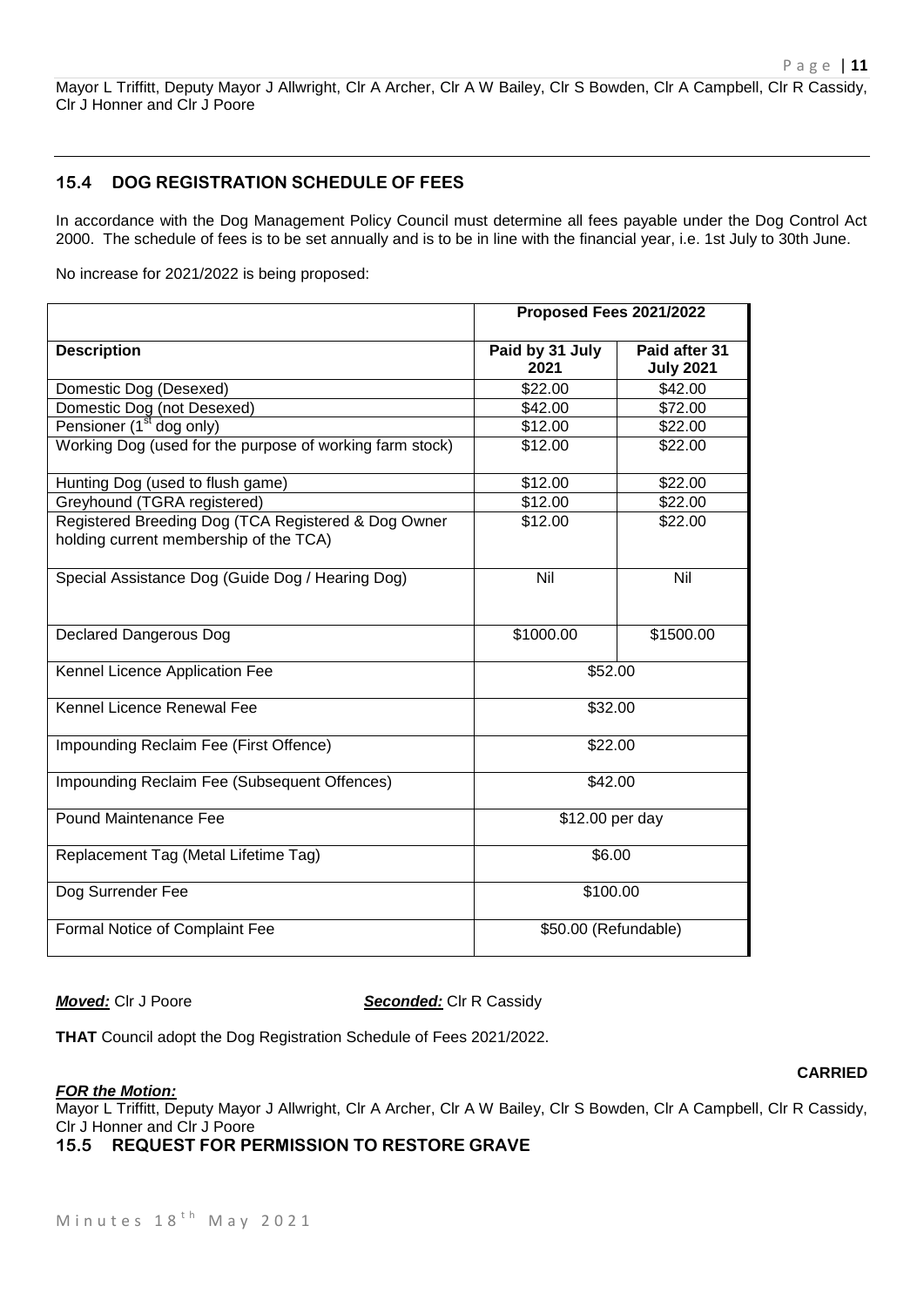**CARRIED**

**CARRIED**

#### *Moved:* Clr A Archer *Seconded:* Clr A Campbell

**THAT** Council defer this item until the Cemetery Committee considers the request and advises Council of their recommendation.

#### *FOR the Motion:*

Mayor L Triffitt, Deputy Mayor J Allwright, Clr A Archer, Clr A W Bailey, Clr S Bowden, Clr A Campbell, Clr R Cassidy, Clr J Honner and Clr J Poore

# **15.6 BOTHWELL CARAVAN PARK PROPOSED UPGRADE**

*Moved:* Clr J Poore *Seconded:* Clr A Campbell

**THAT** Council defer this item and that an onsite meeting be organised to visit both the Bothwell caravan park and Bothwell recreation ground at the next Council meeting to be held at Bothwell on 15 June 2021.

#### *FOR the Motion:*

Mayor L Triffitt, Deputy Mayor J Allwright, Clr A Archer, Clr A W Bailey, Clr S Bowden, Clr A Campbell, Clr R Cassidy, Clr J Honner and Clr J Poore

*Mr J Branch (Works & Services Manager) attended at 11.10*

### **15.7 PROPOSED INDEPENDENT LIVING UNITS AT ELLENDALE UPDATE**

*Moved:* Deputy Mayor J Allwright *Seconded:* Clr A Bailey

**THAT** Council investigate options to purchase suitable land at Ellendale for the purpose of building Independent Living Units.

**CARRIED 5/4**

#### **FOR the Motion**:

Mayor L Triffitt, Deputy Mayor J Allwright, Clr A W Bailey, Clr A Campbell, Clr J Honner

# **AGAINST the Motion**

Clr A Archer, Clr S Bowden, Clr R Cassidy, Clr J Poore

# **15.8 PROPOSED TOILET FACILITY AT LAKE CRESCENT**

*Moved:* Clr R Cassidy *Seconded:* Clr A Bailey

**THAT** Council write to Inland Fisheries, MAST and other landowners emphasising the need for public amenities to be installed at Lake Crescent to accommodate the ever increasing volume of traffic to the area for recreational purposes.

### *FOR the Motion:*

**CARRIED**

Minutes  $18<sup>th</sup>$  May 2021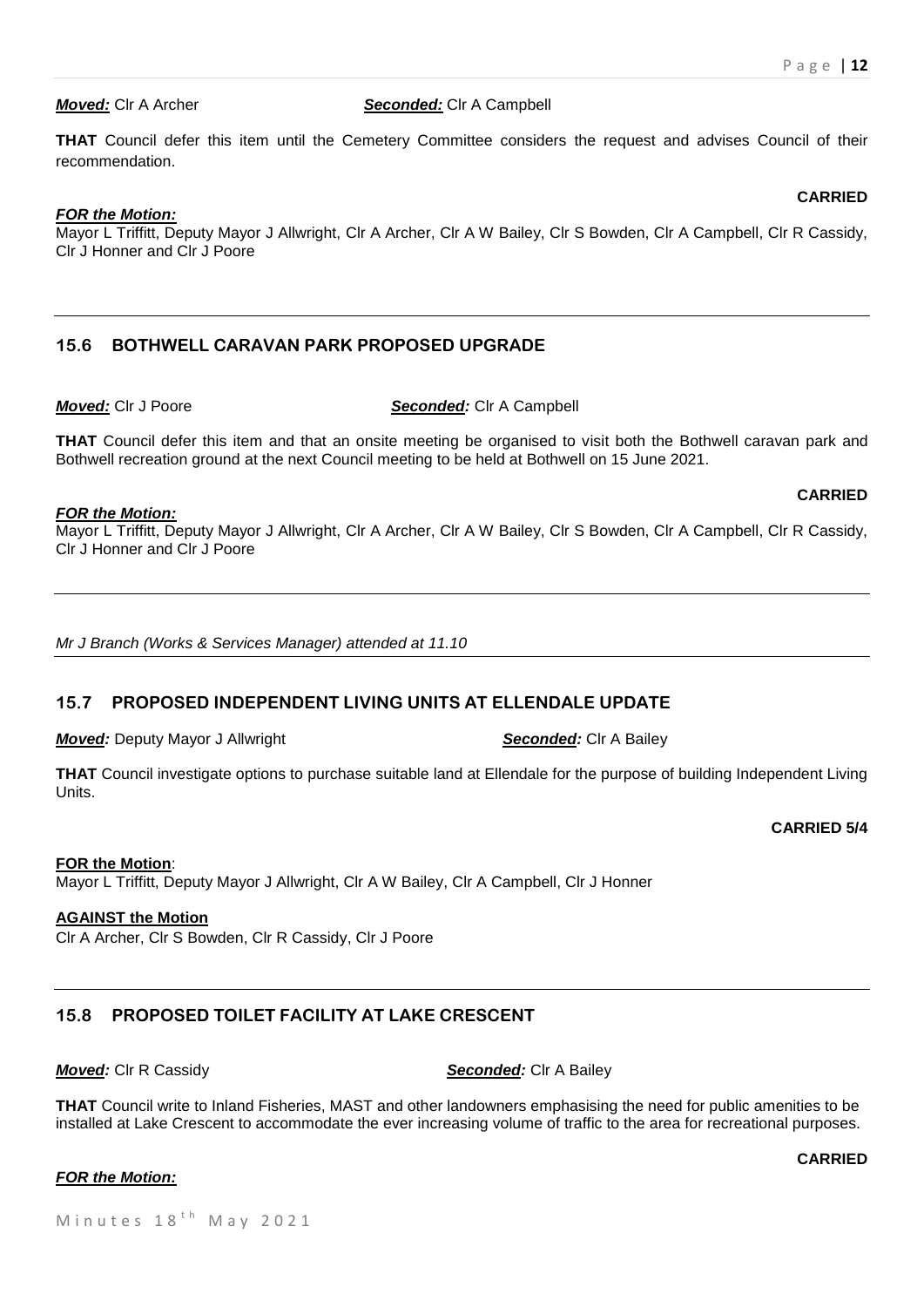Mayor L Triffitt, Deputy Mayor J Allwright, Clr A Archer, Clr A W Bailey, Clr S Bowden, Clr A Campbell, Clr R Cassidy, Clr J Honner and Clr J Poore

### **15.9 WAYATINAH HALL**

*Moved:* Clr R Cassidy *Seconded:* Clr A Campbell

THAT this item be deferred with the DES Manager to provide a further report on options.

#### *FOR the Motion:*

**CARRIED**

Mayor L Triffitt, Deputy Mayor J Allwright, Clr A Archer, Clr A W Bailey, Clr S Bowden, Clr A Campbell, Clr R Cassidy, Clr J Honner and Clr J Poore

#### **15.10 DES BRIEFING REPORT**

### **PLANNING PERMITS ISSUED UNDER DELEGATION**

The following planning permits have been issued under delegation during the past month.

#### **NO PERMIT REQUIRED**

| DA NO.       | <b>APPLICANT</b> | <b>LOCATION</b>               | <b>PROPOSAL</b>        |
|--------------|------------------|-------------------------------|------------------------|
| 2021/00040   | W M Winwood      | 42 Jones Road, Miena          | Outbuilding            |
|              |                  | 3 Martak Drive, Little Pine   |                        |
| 2021 / 00045 | S K Barker       | Lagoon                        | Dwelling & Outbuilding |
|              |                  | 52 Bronte Estate Road, Bronte |                        |
| 2021/00030   | L A Davis        | Park                          | Dwelling & Outbuilding |

#### **PERMITTED**

| DA NO.       | <b>APPLICANT</b>           | <b>LOCATION</b>               | <b>PROPOSAL</b>                    |
|--------------|----------------------------|-------------------------------|------------------------------------|
|              |                            | 27 Wilburville Road,          | Visitor Accommodation (Change)     |
| 2021/00028   | A J Barnett                | Wilburville                   | of Use)                            |
|              |                            |                               |                                    |
|              |                            | 2A Hollow Tree Road,          | <b>Upgrade to Existing</b>         |
| 2021 / 00042 | <b>Telstra Corporation</b> | <b>Bothwell</b>               | <b>Telecommunications Facility</b> |
|              |                            |                               |                                    |
|              |                            | Mt Charles, Off Fourteen Mile | <b>Upgrade of Existing</b>         |
| 2021 / 00039 | <b>Telstra Corporation</b> | Road, Bronte Park             | <b>Telecommunications Facility</b> |
|              |                            |                               |                                    |
|              |                            | Victoria Valley Road, Dee (CT | <b>Upgrade to Existing</b>         |
| 2021 / 00034 | <b>Telstra Corporation</b> | 142602/1)                     | <b>Telecommunications Facility</b> |
|              |                            |                               |                                    |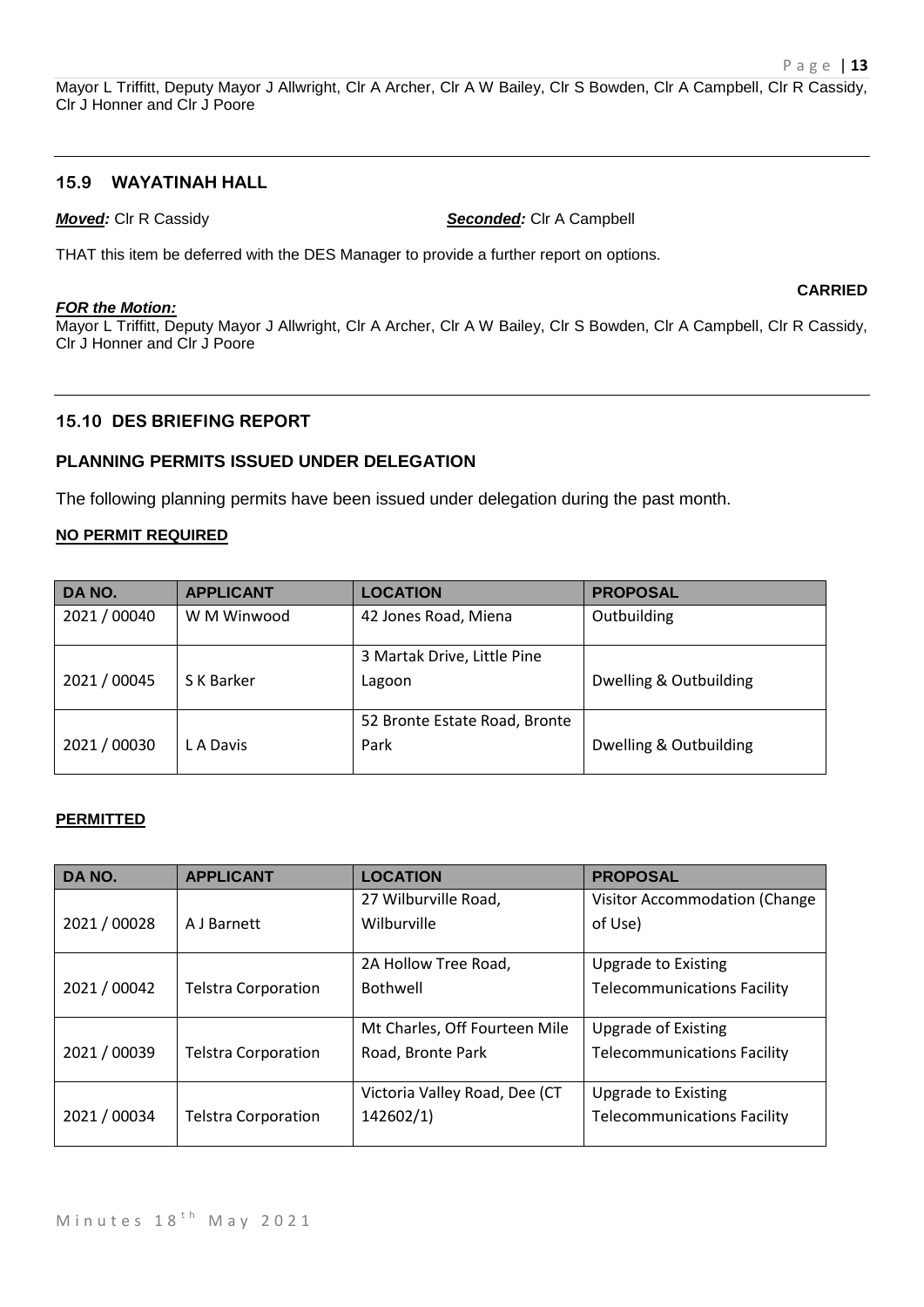# **DISCRETIONARY**

| DA NO.       | <b>APPLICANT</b>   | <b>LOCATION</b>               | <b>PROPOSAL</b>                |
|--------------|--------------------|-------------------------------|--------------------------------|
|              |                    |                               | <b>Outbuilding (Distillery</b> |
| 2020 / 00076 | I Cooper           | 6485 Lyell Highway, Ouse      | Settlement)                    |
|              |                    |                               |                                |
|              | Formation Design & | 8 Meredith Springs Road,      |                                |
| 2021/00017   | <b>Drafting</b>    | Miena                         | <b>Dwelling</b>                |
|              |                    |                               |                                |
|              |                    | 25 Bronte Estate Road, Bronte |                                |
| 2021/00031   | A L Ford           | Park                          | <b>Outbuilding (Garage)</b>    |
|              |                    |                               |                                |
|              |                    | Wentworth House, 9            |                                |
| 2021/00025   | Powercom Systems   | Wentworth Street, Bothwell    | Renewable Energy (Solar Array) |
|              |                    |                               |                                |

# **ANIMAL CONTROL**

### **IMPOUNDED DOGS**

Two dogs have been impounded over the past month & two dogs were seized by Council's Animal Control Officer.

### **STATISTICS AS OF 12 M 2021**

#### **Registrations**

Total Number of Dogs Registered in 2020/2021 Financial Year – 976 Number of Dogs Currently Registered - 955 Number of Dogs Pending Re-Registration – 4

#### **Kennel Licences**

Number of Licenses Issued –29 Number of Licences Pending – 0

# **16.0 WORKS & SERVICES**

*Moved:* Clr A Bailey *Seconded:* Clr A Campbell

**THAT** the Works & Services Report be received.

### *FOR the Motion:*

Mayor L Triffitt, Deputy Mayor J Allwright, Clr A Archer, Clr A W Bailey, Clr S Bowden, Clr A Campbell, Clr R Cassidy, Clr J Honner and Clr J Poore

# **16.1 NRM BUILDING - HAMILTON**

Aurora energy has recently been to the old school at Hamilton to do some meter up-grades. It became apparent that they could not proceed with the scheduled upgrades as the old switch board is made of asbestos and needs to be changed over for these works to proceed. One quote has been obtained from Ben Jones Electrical.

**RESOLVED THAT** a second quote be obtained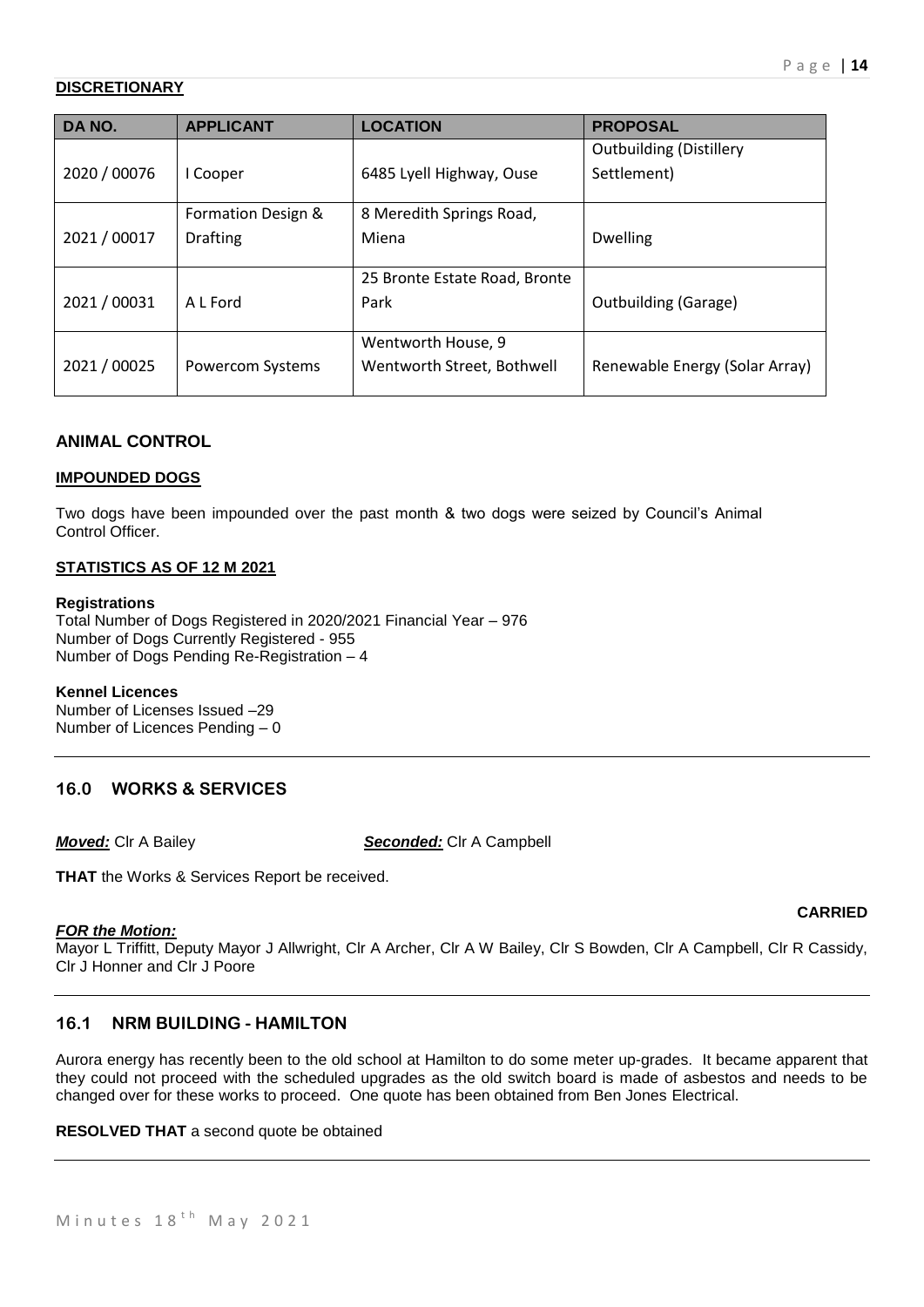### **17.0 ADMINISTRATION**

# **17.1 SOUTHERN TASMANIAN REGIONAL CAT MANAGEMENT STRATEGY**

**THAT** Council endorses the Southern Tasmanian Regional Cat Management Strategy.

| Moved: Clr A Campbell |
|-----------------------|
|-----------------------|

#### **Seconded:** Clr J Honner

#### *FOR the Motion:*

Mayor L Triffitt, Deputy Mayor J Allwright, Clr A Archer, Clr A W Bailey, Clr S Bowden, Clr A Campbell, Clr R Cassidy, Clr J Honner and Clr J Poore

# **17.2 DRAFT SUSTAINABLE GROWTH IN AGRICULTURE AND TOURISM IN THE DERWENT AND HIGHLANDS – A PLAN FOR ECONOMIC RECOVERY 2021-30**

*Moved:* Clr A Campbell *Seconded:* Clr J Honner

**THAT** Council endorse the Sustainable Growth in Agriculture and Tourism in the Derwent and Highlands – A Plan for Economic Recovery 2021-30.

**CARRIED**

**CARRIED**

**CARRIED**

#### *FOR the Motion:*

Mayor L Triffitt, Deputy Mayor J Allwright, Clr A Archer, Clr A W Bailey, Clr S Bowden, Clr A Campbell, Clr R Cassidy, Clr J Honner and Clr J Poore

### **17.3 ST MARY'S CHURCH AND CEMETERY, GRETNA**

*Moved:* Clr A Archer *Seconded:* Clr J Poore

**THAT** Council advise the group that it declines the invitation to take over ownership and responsibility of St Mary's Church and Cemetery at Gretna.

**AND THAT** Council is prepared to continue to provide the same level of general maintenance of the grounds.

#### *FOR the Motion:*

Mayor L Triffitt, Deputy Mayor J Allwright, Clr A Archer, Clr A W Bailey, Clr S Bowden, Clr A Campbell, Clr R Cassidy, Clr J Honner and Clr J Poore

# **17.4 COUNCIL MEETING DATES 2021-2022**

# **Notice of Council & Committee Meetings July 2021– June 2022**

Members of the public are welcome to attend Council and Council Committee meetings.

Ordinary Meetings of Council are held at the Council Chambers as indicated commencing at 9.00am. The meetings are open to the public, but Council is likely to close the meeting to the public between 9.10 – 10.00 am, and therefore the public may wish to consider attending from 10.00 am.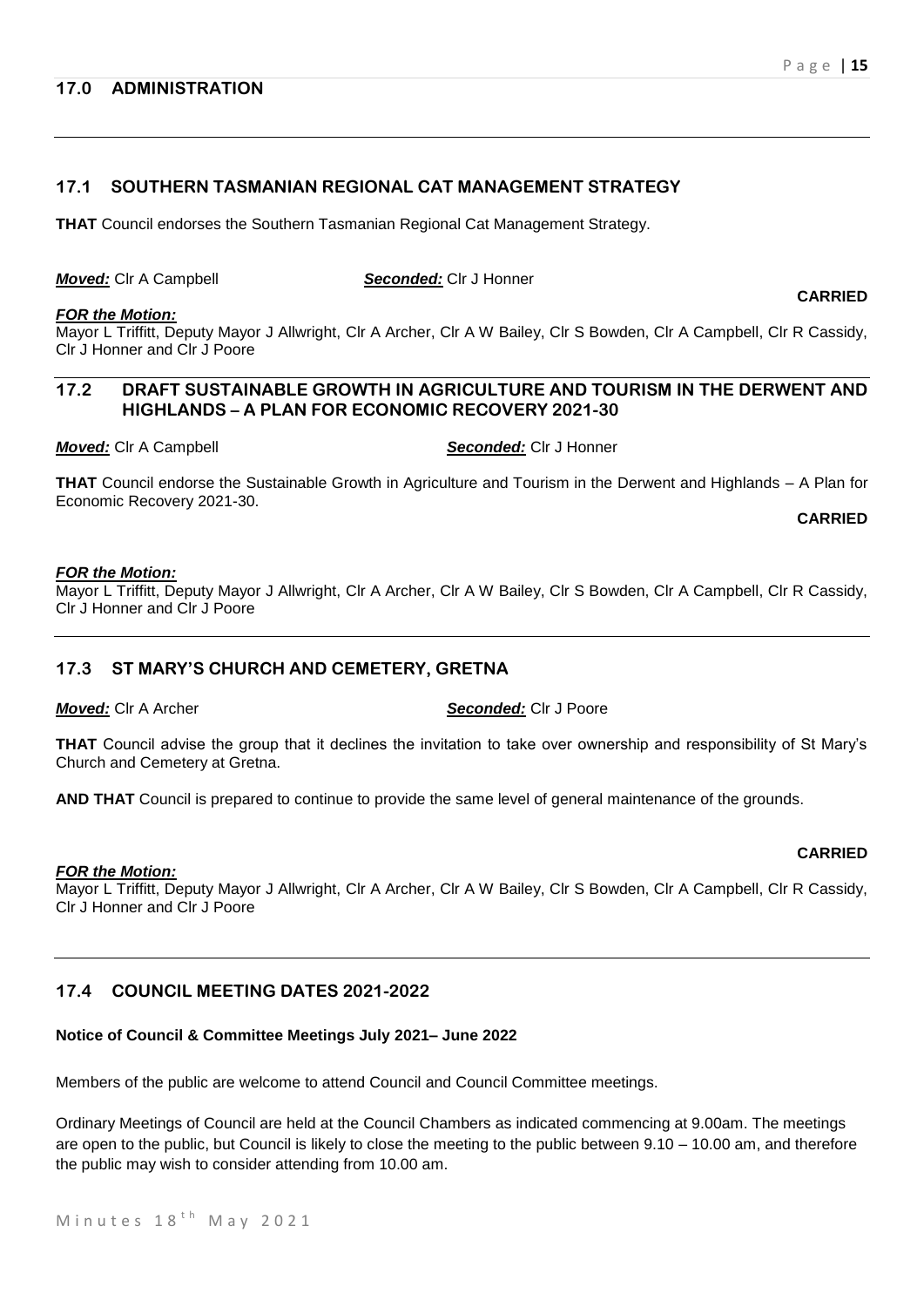# **Ordinary Meeting of Council:**

Tuesday 20<sup>th</sup> July 2021 - Hamilton Tuesday 17<sup>th</sup> August 2021 - Bothwell Tuesday  $21^{st}$  September 2021 – Hamilton Tuesday  $19<sup>th</sup>$  October 2021 – Bothwell Tuesday 16<sup>th</sup> November 2021 – Hamilton Tuesday 7th December 2021 – Bothwell Tuesday  $18<sup>th</sup>$  January 2022 – Hamilton Tuesday 15<sup>th</sup> February 2022 - Bothwell Tuesday  $15<sup>th</sup>$  March 2022 – Hamilton Tuesday  $12<sup>th</sup>$  April 2022 – Bothwell (week earlier due to Easter holidays) Tuesday  $17<sup>th</sup>$  May 2022 – Hamilton Tuesday  $21^{st}$  June 2022 – Bothwell

# **Annual General Meeting – Tuesday 7th December 2021 – Bothwell at 8.45 am.**

# **Planning Committee Meeting of Council:**

Planning Committee Meetings are at the Bothwell Council Chambers at 9.00 am. Tuesday 13<sup>th</sup> July 2021 Tuesday 10<sup>th</sup> August 2021 Tuesday 14<sup>th</sup> September 2021 Tuesday 12<sup>th</sup> October 2021 Tuesday 9<sup>th</sup> November 2021 Tuesday 11<sup>th</sup> January 2022 Tuesday 8<sup>th</sup> February 2022 Tuesday 8<sup>th</sup> March 2022 Tuesday 10<sup>th</sup> May 2022 Tuesday 14<sup>th</sup> June 2022

The schedule of meeting dates is available on Council's website.

It should be noted that should there be any variation to the schedule, such variation will be advertised. Other Committee Meetings will be advertised at least four days before the meeting.

Copies of agendas will be available from Council Offices or on Council's website [www.centralhighlands.tas.gov.au](http://www.centralhighlands.tas.gov.au/) four days prior to the date of each meeting.

*Moved:* Clr A Campbell *Seconded:* Clr J Honner

**THAT** Council approve the meeting dates for the Ordinary Council Meetings and the Planning Committee Meetings for 2021/2022

### **CARRIED**

### *FOR the Motion:*

Mayor L Triffitt, Deputy Mayor J Allwright, Clr A Archer, Clr A W Bailey, Clr S Bowden, Clr A Campbell, Clr R Cassidy, Clr J Honner and Clr J Poore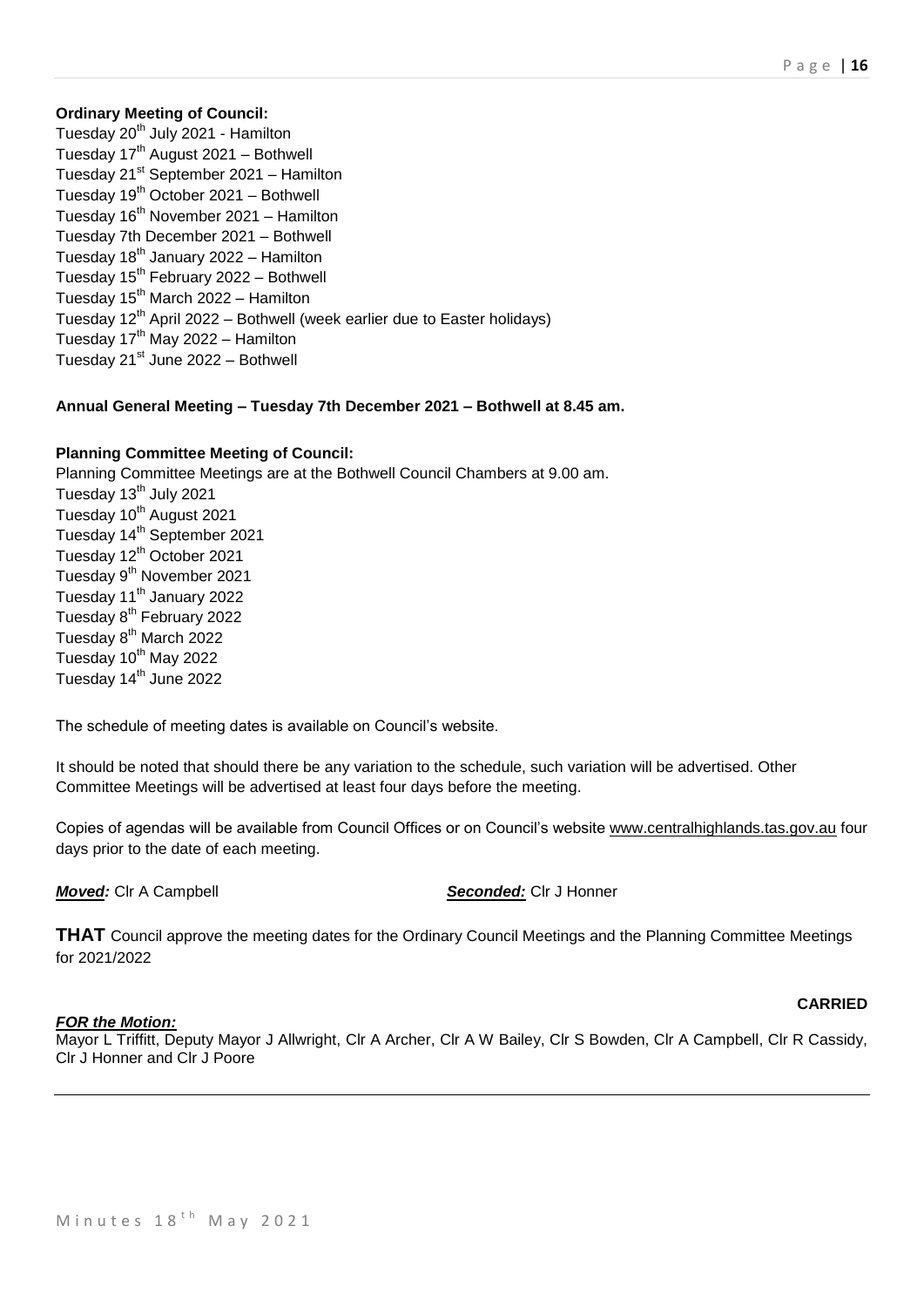#### **17.5 REMISSIONS UNDER DELEGATION**

The General Manager has, under delegation, remitted the following:

| 03-0221-01042 | \$41.22 Penalty |
|---------------|-----------------|
| 03-0221-00993 | \$14.00 Penalty |

*Moved:* Clr J Poore *Seconded:* Clr J Honner

**THAT** the remissions be noted.

# *FOR the Motion:*

Mayor L Triffitt, Deputy Mayor J Allwright, Clr A Archer, Clr A W Bailey, Clr S Bowden, Clr A Campbell, Clr R Cassidy, Clr J Honner and Clr J Poore

*Mr G Rogers (Manager DES) left the meeting at 12.18*

# **17.6 TABLED PETITION**

*Moved:* Clr R Cassidy *Seconded:* Clr J Poore

*FOR the Motion:* Mayor L Triffitt, Deputy Mayor J Allwright, Clr A Archer, Clr A W Bailey, Clr S Bowden, Clr A Campbell, Clr R Cassidy, Clr J Honner and Clr J Poore

**THAT** Council advise Mr M Scott that Council is not in a position to undertake the works, due to costs and advise that

*The meeting was adjourned for lunch at 12.22 and reconvened at 1.04*

# **17.7 IMMUNE DEFICIENCIES FOUNDATION AUSTRALIA FUNDING SUPPORT 2021 ANNUAL "CIRCUS QUIRKUS"**

**THAT** Council provide a donation of \$240 for the 2021 Annual "Circus Quikus" event.

dust issues on gravel roads is common throughout the Central Highlands road network.

#### *FOR the Motion:*

Mayor L Triffitt, Deputy Mayor J Allwright, Clr A Archer, Clr A W Bailey, Clr S Bowden, Clr A Campbell, Clr R Cassidy, Clr J Honner and Clr J Poore

*Mr J Branch (Works & Services Manager) left the meeting at 1.04*

### **17.8 COUNTRY WOMEN'S ASSOCIATION OF BOTHWELL – COMMUNITY GRANT APPLICATION**

#### *Moved:* Clr J Poore *Seconded:* Clr R Cassidy

**THAT** Council provide a donation of \$1204.51 to the Country Women's Association of Bothwell.

**CARRIED**

**CARRIED**

**CARRIED**

**CARRIED**

*Moved:*Clr J Poore *Seconded:* Clr A Bailey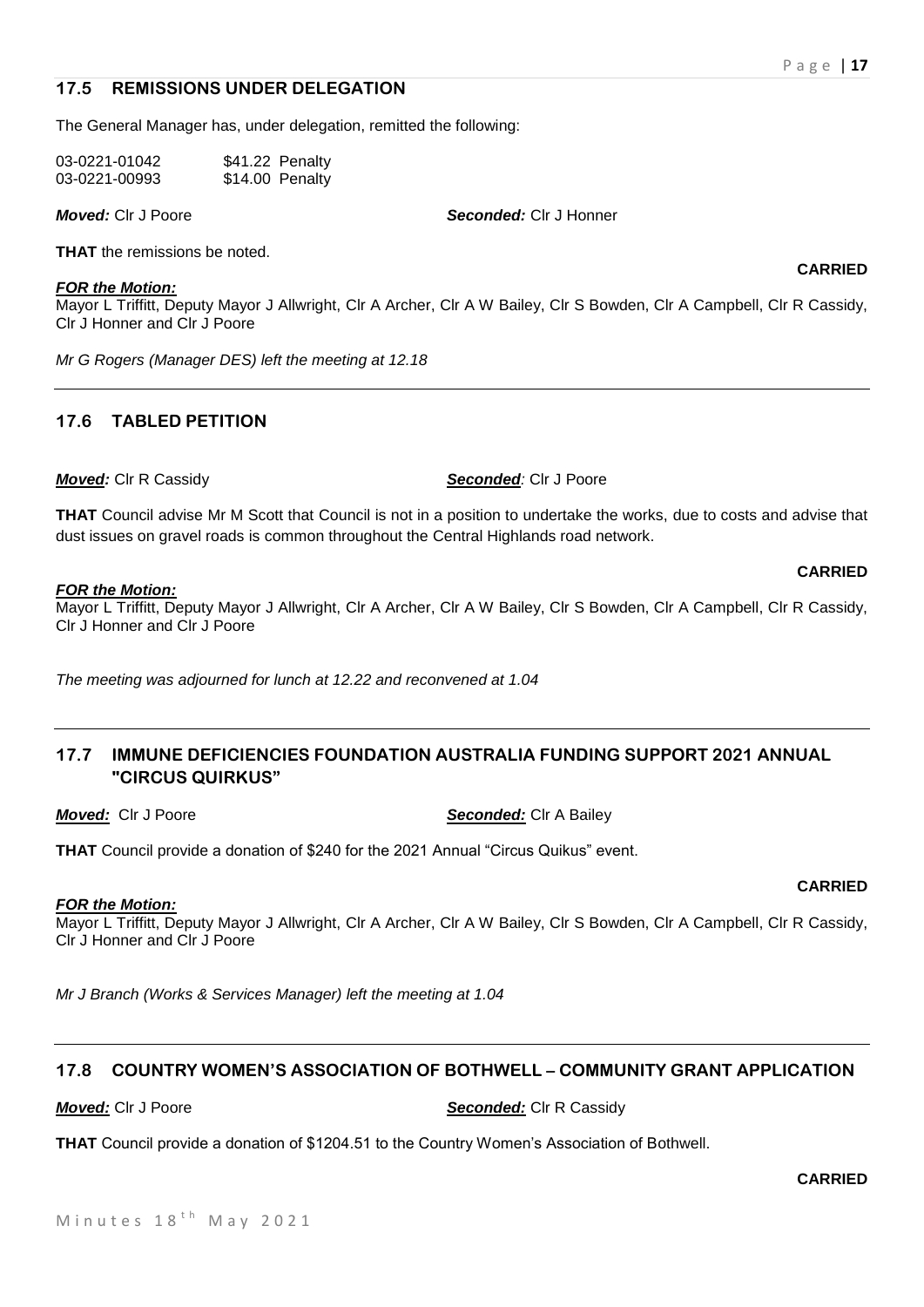#### *FOR the Motion:*

Mayor L Triffitt, Deputy Mayor J Allwright, Clr A Archer, Clr A W Bailey, Clr S Bowden, Clr A Campbell, Clr R Cassidy, Clr J Honner and Clr J Poore

*Clr J Honner declared an interest and left the meeting at 1.05pm*

# **17.9 ANGLICAN PARISH OF BOTHWELL – COMMUNITY GRANT APPLICATION**

*Moved:* Clr A Campbell *Seconded:* Clr R Cassidy

**THAT** Council provided a donation of \$500 to the Anglican Parish of Bothwell

#### *FOR the Motion:*

Mayor L Triffitt, Deputy Mayor J Allwright, Clr A Archer, Clr A W Bailey, Clr S Bowden, Clr A Campbell, Clr R Cassidy, Clr J Honner and Clr J Poore

*Clr J Honner returned to meeting at 1.09*

# **18.0 SUPPLEMENTARY AGENDA ITEMS**

*Moved:* Clr J Honner *Seconded:* Clr A Bailey

**THAT** Council consider the matters on the Supplementary Agenda.

#### **CARRIED**

**CARRIED**

Mayor L Triffitt, Deputy Mayor J Allwright, Clr A Archer, Clr A W Bailey, Clr S Bowden, Clr A Campbell, Clr R Cassidy, Clr J Honner and Clr J Poore

# **18.1 CENTRAL HIGHLANDS TASMANIA WILDLIFE GROUP – COMMUNITY GRANT APPLICATION**

#### *Moved***:** Clr A Campbell *Seconded:* Clr R Cassidy

**THAT** Council provide a donation of \$1000 to the Central Highlands Tasmania Wildlife Group. **AND THAT** the group provide Council with a project update at a future meeting of Council.

#### *FOR the Motion:*

Mayor L Triffitt, Deputy Mayor J Allwright, Clr A Archer, Clr A W Bailey, Clr S Bowden, Clr A Campbell, Clr R Cassidy, Clr J Honner and Clr J Poore

# **18.2 NRM SOUTH MEMBERSHIP**

Noted